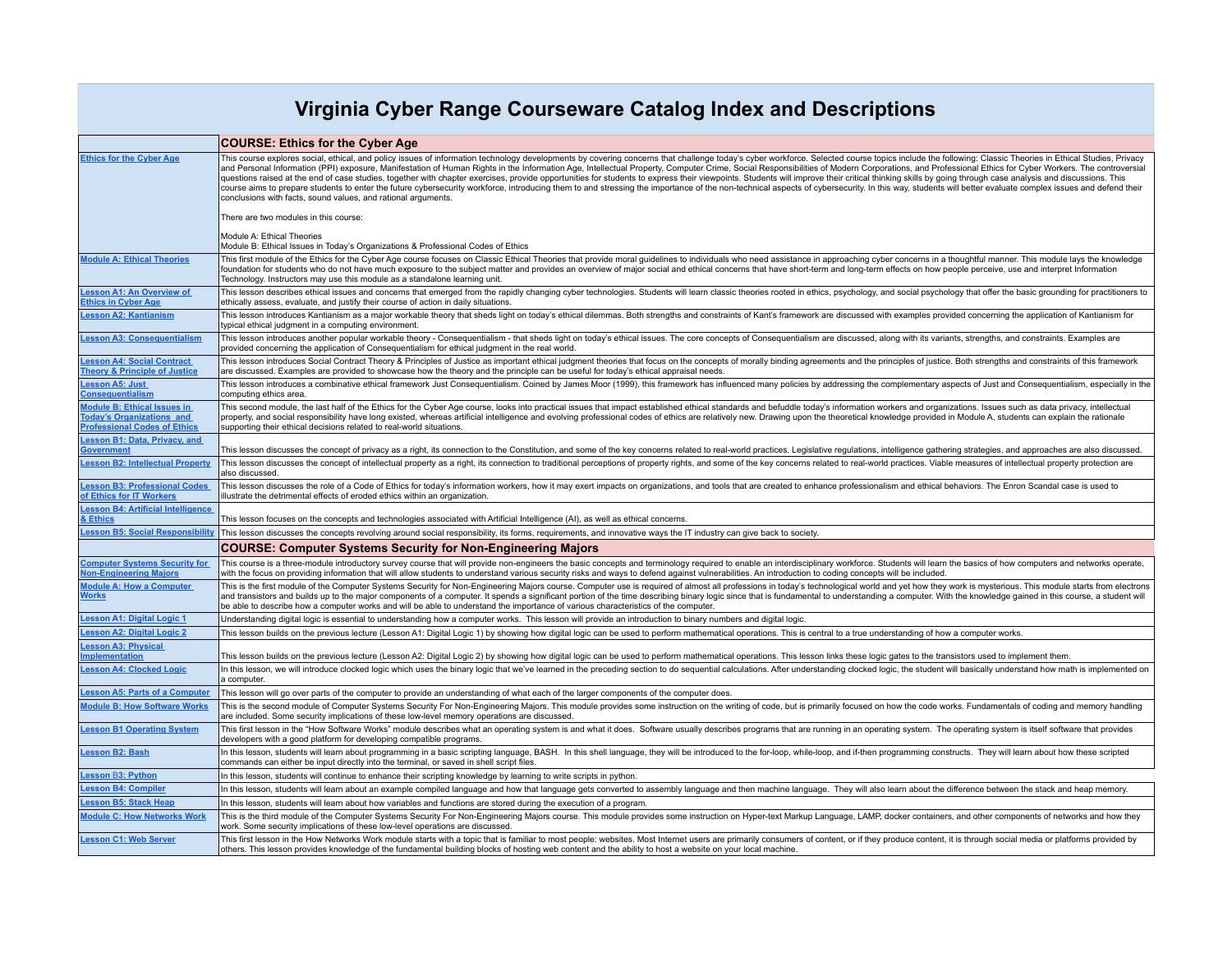| <b>Lesson C2: Web Server Security</b>                                                                                     | This is the second lesson of this module. It builds heavily on the first lesson on how to create a webserver. This lesson shows how a user steals information from users of your webserver. It also shows now an injection att<br>compromise the webserver.                                                                                                                                                                                                                                                                                                                                                                                                                                                                                                                                                                                                                                                                                                                                                                                  |
|---------------------------------------------------------------------------------------------------------------------------|----------------------------------------------------------------------------------------------------------------------------------------------------------------------------------------------------------------------------------------------------------------------------------------------------------------------------------------------------------------------------------------------------------------------------------------------------------------------------------------------------------------------------------------------------------------------------------------------------------------------------------------------------------------------------------------------------------------------------------------------------------------------------------------------------------------------------------------------------------------------------------------------------------------------------------------------------------------------------------------------------------------------------------------------|
| <b>Lesson C3: Rates and Diffie</b>                                                                                        | In this third lesson of the How Networks Work module, students will learn some of the Internet's design considerations concerning latency and throughput. We will also introduce a basic type of cryptography called residual<br>cryptograph and a basic example of key exchange: Diffie Hellman.                                                                                                                                                                                                                                                                                                                                                                                                                                                                                                                                                                                                                                                                                                                                            |
| <b>Lesson C4: Cyber-Physical</b><br><b>Systems Security</b>                                                               | This lesson is meant to be a fun conclusion to this three-module series. Instead of digging into a lot of technical details, this lesson discusses cybersecurity and adds some considerations specific to cyber-physical syste<br>concerns can be categorized as confidentiality, integrity, and availability, the concerns related to cyber-physical systems can be more complex.                                                                                                                                                                                                                                                                                                                                                                                                                                                                                                                                                                                                                                                           |
|                                                                                                                           | <b>COURSE: Cyber Basics</b>                                                                                                                                                                                                                                                                                                                                                                                                                                                                                                                                                                                                                                                                                                                                                                                                                                                                                                                                                                                                                  |
| <b>Cyber Basics</b>                                                                                                       | This course aims to provide a basic and broad overview of cybersecurity, helping the student to understand correct and safe online behavior and increase their interest in cybersecurity and careers in the cybersecurity work<br>will explore various cybersecurity topics to include networking and network security tools, cryptography (ciphers, keys, digital signatures, hashes, encryption protocols, etc.), hacking basics (network reconnaissance and s<br>cracking, and exploiting web application vulnerabilities), and the legal and ethical considerations of cybersecurity activities.                                                                                                                                                                                                                                                                                                                                                                                                                                         |
|                                                                                                                           | There is a total of seven modules in this course, but only the first six are meant to be taught to the students. The additional seventh module (Module G) is provided as a resource for the prospective teacher.                                                                                                                                                                                                                                                                                                                                                                                                                                                                                                                                                                                                                                                                                                                                                                                                                             |
| <b>Module A: Introduction to Linux</b>                                                                                    | Module A of the Cyber Basics course (aka GenCyber) contains a collection of introductory hands-on Linux labs for students to become familiar with the Linux OS as well as many of the tools used in cybersecurity.                                                                                                                                                                                                                                                                                                                                                                                                                                                                                                                                                                                                                                                                                                                                                                                                                           |
|                                                                                                                           | LABS:                                                                                                                                                                                                                                                                                                                                                                                                                                                                                                                                                                                                                                                                                                                                                                                                                                                                                                                                                                                                                                        |
|                                                                                                                           | Introduction to the Linux Terminal and Understanding Directories<br>Linux Applications and Other Tools<br>Introduction to the Linux User Accounts, Groups, and Permissions<br>Linux Networking and Command Line Tools<br>Introduction to Networking<br>Introduction to Wireshark                                                                                                                                                                                                                                                                                                                                                                                                                                                                                                                                                                                                                                                                                                                                                             |
| <b>Laboratory Exercise A1:</b><br><b>Introduction to the Linux</b><br><b>Terminal and Understanding</b>                   | This laboratory exercise will provide a fundamental understanding of the Linux Terminal (also referred to as the command-line), a powerful tool for all cyber security professionals. The terminal allows a user to manipulate<br>terminal programs to perform certain tasks.                                                                                                                                                                                                                                                                                                                                                                                                                                                                                                                                                                                                                                                                                                                                                                |
| <b>Directories</b>                                                                                                        | For the purposes of this lab, we will be focusing on the Linux filesystem and directories.                                                                                                                                                                                                                                                                                                                                                                                                                                                                                                                                                                                                                                                                                                                                                                                                                                                                                                                                                   |
| <b>Laboratory Exercise A2: Linux</b><br><b>Applications and other tools</b>                                               | In this exercise, we will explore some various tools in the Linux operating system. Though Kali Linux comes preloaded with many tools for security practice, it is like all other operating systems with web browser applicati<br>tools, however, can serve every security personnel in some administrative way.                                                                                                                                                                                                                                                                                                                                                                                                                                                                                                                                                                                                                                                                                                                             |
| <b>Laboratory Exercise A3:</b><br><b>Introduction to Linux User</b><br><b>Accounts, Groups, and</b><br><b>Permissions</b> | This lesson will provide an introduction into Linux user accounts. By the end of this lesson, you should be comfortable creating, deleting, and managing, user accounts. Groups and Permissions will also be introduced.                                                                                                                                                                                                                                                                                                                                                                                                                                                                                                                                                                                                                                                                                                                                                                                                                     |
| <b>Laboratory Exercise A4: Linux</b><br><b>Networking and Command Line</b><br><b>Tools</b>                                | This laboratory exercise will expand your understanding of the Linux Terminal (sometimes called the "shell", command-line, or CLI) and introduction to a powerful set of tools all cyber security professionals should fully e<br>based operating systems are comprised of thousands of "many small tools that do one thing well," as the saying goes - a realization that only more seasoned experts fully appreciate. This "many small tools" concept is the f<br>philosophy, and if fully embraced, greatly amplifies the user's ability to perform very complex operations. It represents much of the hidden power Linux users have access to.                                                                                                                                                                                                                                                                                                                                                                                           |
|                                                                                                                           | For the purposes of this lab, we will be focusing on learning more Linux command line tools and how they work together to provide simple yet powerful functionality.                                                                                                                                                                                                                                                                                                                                                                                                                                                                                                                                                                                                                                                                                                                                                                                                                                                                         |
| <b>Laboratory Exercise A5:</b><br><b>Introduction to Networking</b>                                                       | In this lesson, the student will learn the fundamentals of networking. The student will use the Linux operating system as a tool to understand networking concepts. By now, the student should understand the Internet, ethern<br>Fi. By the end of this lesson, the student should understand how machines communicate with each other in a network.                                                                                                                                                                                                                                                                                                                                                                                                                                                                                                                                                                                                                                                                                        |
| <b>Laboratory Exercise A6:</b><br><b>Introduction to Wireshark</b>                                                        | In this lesson, the student will be introduced to Wireshark, a very useful tool that covers a very important network forensics concept - reading and understanding networking traffic. Wireshark (software known as a packet a<br>view pieces of data (called packets) in real-time as they go in and out of a system and can be saved as packet capture (pcap or cap) files. In this exercise, the student will be analyzing packet capture files as well as ca<br>real-time.                                                                                                                                                                                                                                                                                                                                                                                                                                                                                                                                                               |
| <b>Module B: Introduction to</b><br><b>Cybersecurity and Virtualization</b>                                               | Module B of the Cyber Basics course (aka GenCyber) covers introductory level cybersecurity topics. In the first lesson, it provides a very high-level and basic overview of cybersecurity. During the remaining lessons, it wa<br>hands-on installation of virtualization software and a Linux operating system on a virtual machine (VM). Additionally, the student is exposed to, and gains confidence using, rudimentary Linux commands and tasks. At the end<br>student should have a basic understanding of cybersecurity and the skills to install and use virtualization software. This module prepares the student for follow-on modules in the Cyber Basics course.                                                                                                                                                                                                                                                                                                                                                                 |
| <b>Lesson B1: Introduction to and</b><br><b>Overview of Cybersecurity</b>                                                 | This lesson provides an introduction and overview of cyberspace and cybersecurity. We will explore the fundamental principles of cybersecurity, i.e. confidentiality, integrity and availability. We also explore some common<br>security and look at basic security fundamentals to understand how we can secure our systems and networks better.                                                                                                                                                                                                                                                                                                                                                                                                                                                                                                                                                                                                                                                                                           |
| <b>Lesson B2: System Preparation:</b><br><b>Virtualization and Linux OS</b><br><b>Installation</b>                        | This lesson provides the steps to download and install free open-source virtualization software on a computer (laptop); in this lesson we use Oracle's VirtualBox. It then provides instructions on how to create a new virtua<br>software and then walks through the steps to install a Linux operating system on it.                                                                                                                                                                                                                                                                                                                                                                                                                                                                                                                                                                                                                                                                                                                       |
| <b>Lesson B3: Introduction to Kali</b><br><b>Linux and the Command Line</b>                                               | This lesson familiarizes the student with a Linux user interface and provides hands-on experience in a UNIX-based environment to gain familiarity with basic UNIX commands and tasks.                                                                                                                                                                                                                                                                                                                                                                                                                                                                                                                                                                                                                                                                                                                                                                                                                                                        |
| <b>Lesson B4: Windows Command</b><br>Line                                                                                 | This lesson familiarizes the student with the Windows user interface and basic Windows commands and tasks.                                                                                                                                                                                                                                                                                                                                                                                                                                                                                                                                                                                                                                                                                                                                                                                                                                                                                                                                   |
| <b>Module C: Networking</b>                                                                                               | This is the second module in the Cyber Basics course (aka GenCyber). It provides basic definitions related to networking (NIC, LAN, WAR, WAP, internet, etc.) and describes basic network devices. It explains the pros/cons b<br>wireless network topographies. It also gives a brief overview and history of the global internet. It familiarizes the student with layered networking models (TCP/IP & OSI), the client-server networking model, and some basi<br>defense, specifically firewalls (network and host-based) and intrusion detection/prevention systems. It provides them with a basic understanding of networking concepts for both UNIX/Linux and Windows environments and netwo<br>web servers, FTP, SSH, etc.). Additionally, it provides some hands-on experience with a network protocol analyzer software tool (Wireshark) and Windows firewall settings and rules. Upon completion of this module, the stude<br>rudimentary understanding of how networks work and be familiar with some basic tools to defend them. |
| <b>Lesson C1: Introduction to</b><br><b>Network Concepts</b>                                                              | This lesson provides basic definitions related to networking and describes basic network devices. It gives examples of wired and wireless network topographies and encourages students to consider advantages and disadvantage<br>model. It also describes local area and wide area networks, and also gives a brief overview and history of the global internet. Finally, this lesson introduces basic network security devices and discusses how they might be                                                                                                                                                                                                                                                                                                                                                                                                                                                                                                                                                                             |
| <b>Lesson C2: Network</b><br><b>Fundamentals</b>                                                                          | This lesson familiarizes the student with layered networking models (TCP/IP & OSI) and exposes them to basic networking concepts for both UNIX/Linux and Windows environments. Additionally, it provides hands-on experience w<br>protocol analyzer software tool (Wireshark) used to examine network traffic.                                                                                                                                                                                                                                                                                                                                                                                                                                                                                                                                                                                                                                                                                                                               |
| <b>Lesson C3: Network Services</b><br>(Daemons)                                                                           | This lesson familiarizes the student with client-server networking model and provides them with a basic understanding of network services such as the Domain Name Service, web servers, file transfer protocol (FTP) and secur                                                                                                                                                                                                                                                                                                                                                                                                                                                                                                                                                                                                                                                                                                                                                                                                               |
| <b>Lesson C4: Network Security</b><br><b>Tools</b>                                                                        | This lesson familiarizes the student with the basic tools for network defense, specifically firewalls (network and host-based) and intrusion detection/prevention systems. Additionally, it provides some hands-on experience<br>settings and rules.                                                                                                                                                                                                                                                                                                                                                                                                                                                                                                                                                                                                                                                                                                                                                                                         |
| <b>Lesson C5: Introduction to</b><br><b>Wireshark</b>                                                                     | This lesson familiarizes the student with Wireshark, a network protocol analyzer. This tool allows students to capture and analyze network traffic in real time, as well as opening saved network packet capture data for anal<br>network incident response involves analyzing saved network traffic to determine whether, when, and how a specific device on the network might have been compromised.                                                                                                                                                                                                                                                                                                                                                                                                                                                                                                                                                                                                                                       |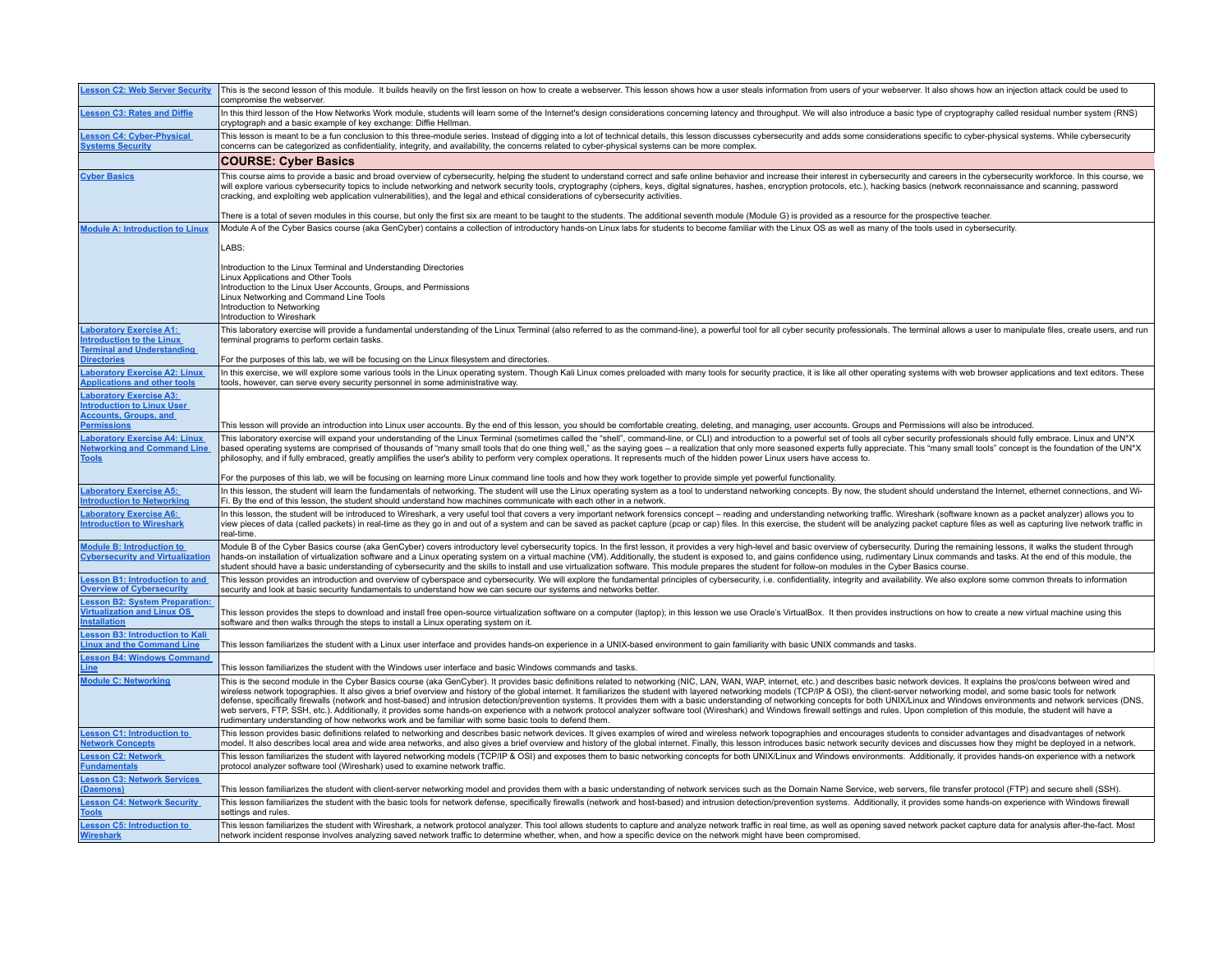| <b>Module D: Cryptography</b>                                                                  | This is the third module in the Cyber Basics course (aka GenCyber). It begins by providing the student with a bit of the evolution of cryptography and cryptographic systems, exposing them to several cipher techniques. We t<br>threats to confidentiality and explain how cryptography can help to ensure confidentiality, discussing the cryptography process and symmetric versus asymmetric cryptography. The module introduces the student to several cri<br>of modern cryptography to include cryptographic algorithms, cryptographic hash functions, key exchange, key management (private and public keys), PKI, and digital signatures. Additionally, the module provides the student w<br>experience with cryptography using online tools and exposure to techniques for encrypting and decrypting files. |
|------------------------------------------------------------------------------------------------|-----------------------------------------------------------------------------------------------------------------------------------------------------------------------------------------------------------------------------------------------------------------------------------------------------------------------------------------------------------------------------------------------------------------------------------------------------------------------------------------------------------------------------------------------------------------------------------------------------------------------------------------------------------------------------------------------------------------------------------------------------------------------------------------------------------------------|
| Lesson D1: Introduction and<br><b>Evolution</b>                                                | This lesson introduces the student to cryptography and cryptographic systems and exposes them to several cipher techniques. Additionally, it provides hands-on experience with a few of these techniques.                                                                                                                                                                                                                                                                                                                                                                                                                                                                                                                                                                                                             |
| esson D2: Modern<br><b>Cryptography</b>                                                        | This lesson familiarizes the student with basic threats to confidentiality and explains how cryptography can help to ensure confidentiality via PAIN (Privacy, Authentication, Integrity, and Non-repudiation). This lesson al<br>process and discusses symmetric versus asymmetric cryptography, looking at several pieces and parts of modern cryptography to include key exchange, key management (private and public keys), PKI, and digital signatures. Fin<br>the student with several examples of cryptographic algorithms and explains cryptographic hash functions and their uses.                                                                                                                                                                                                                           |
| esson D3: Hands-on<br><b>Cryptography</b>                                                      | This lesson provides the student with some hands-on experience with cryptography using online tools to solve simple cryptographic problems. It also exposes the student to techniques for encrypting and decrypting files on a                                                                                                                                                                                                                                                                                                                                                                                                                                                                                                                                                                                        |
|                                                                                                | For this lesson, we assume the instructor has provisioned accounts for his or her students in the Virginia Cyber Range and has added the Laboratory Exercise D3: Introduction to Cryptography Lab to their course. The instruc<br>of the lab hand-out from the courseware repository.                                                                                                                                                                                                                                                                                                                                                                                                                                                                                                                                 |
| aboratory Exercise D3:<br>ntroduction to Cryptography<br>Lab                                   | This introductory lab has students learn how to use both symmetric and asymmetric encryption at the Linux command line. This exercise includes an encryption primer and an introduction to symmetric encryption using the Linu<br>has students use the Linux apq utility to create a public/private key pair, as well as encrypt and decrypt a file using public-key cryptography.                                                                                                                                                                                                                                                                                                                                                                                                                                    |
| esson D4: Encryption Protocols                                                                 | This lesson introduces the student to several encryption protocols and their uses with other protocols.                                                                                                                                                                                                                                                                                                                                                                                                                                                                                                                                                                                                                                                                                                               |
| <b>Module E: Hacking</b>                                                                       | This is the fourth module in the Cyber Basics course (aka GenCyber). This module familiarizes the student with techniques for passive and active network reconnaissance to include sweeping, scanning, OS finger printing, ban<br>dialing and war-driving. It then looks at how passwords are stored (hashes) and how attacks on user password hashes are carried out. During the password cracking lesson, the students actually get some hands-on experience w<br>source password cracking tool. Finally, the module moves on to how web servers have evolved and introduces the student to the various web application vulnerabilities resulting from this evolution. Again, students get some<br>by attacking web applications using a known vulnerable website with vulnerable applications.                     |
| esson E1: Reconnaissance and<br><b>Scanning</b>                                                | This lesson familiarizes the student with techniques for passive and active network reconnaissance to include sweeping, scanning, OS finger printing, banner grabbing, war-dialing and war-driving.                                                                                                                                                                                                                                                                                                                                                                                                                                                                                                                                                                                                                   |
| <b>aboratory Exercise E1:</b><br><b>Reconnaissance and Network</b><br><b>Scanning Lab</b>      | This introductory lab has students scanning a small network subnet using nmap to identify live hosts and open ports. Targets include three virtual machines: a web server, a vulnerable Samba server, and an FTP server, as we<br>network ports. It teaches Linux utilities for reconnaissance and scanning such as whois, ifconfig, and nmap with various command-line switches.                                                                                                                                                                                                                                                                                                                                                                                                                                     |
| Lesson E2: Hands-on with<br><b>Password Audits</b>                                             | This lesson provides the student with a basic understanding of how passwords are stored (hashes) and how attacks on user password hashes are carried out. Additionally, students get some hands-on experience with a free, ope<br>password cracking tool, i.e. John the Ripper.                                                                                                                                                                                                                                                                                                                                                                                                                                                                                                                                       |
|                                                                                                | This lesson includes a hands-on exercise in the Virginia Cyber Range. If instructors would like to have students complete the exercise, they should have requested an account and had a course created for them. They should u<br>list to the course and prepare the exercise entitled 'Laboratory Exercise E2: Introduction to Password Auditing Lab' and download the lab document from the courseware repository.                                                                                                                                                                                                                                                                                                                                                                                                  |
| <b>Laboratory Exercise E2:</b><br>ntroduction to Password<br><b>Auditing</b>                   | This introductory lab has students conducting a password audit using John the Ripper, a free open source password cracking software tool, on a Linux computer.                                                                                                                                                                                                                                                                                                                                                                                                                                                                                                                                                                                                                                                        |
| <b>Lesson E3: Web Application</b><br><b>Vulnerabilities</b>                                    | This lesson provides the student with a basic understanding of how web servers have evolved and introduces them to the various web application vulnerabilities resulting from this evolution. Throughout the lesson, students<br>experience attacking web applications using a known vulnerable website with vulnerable applications. These attacks include SQL Injection, Command Injection, and Cross Site Scripting (XSS).                                                                                                                                                                                                                                                                                                                                                                                         |
|                                                                                                | This lesson includes two hands-on exercises in the Virginia Cyber Range. This lab exercise requires an account on the Cyber Range. To sign up for an account on The Range, please visit our Sign-Up page. Your students will a<br>account on the Cyber Range; this will be explained in the setup of your course. They should upload their student list to the course and prepare the exercise entitled 'Laboratory Exercise E3: Web Application Security: SQL I<br>'Laboratory Exercise E3: Web Application Security: Command Injection Lab' and download the lab documents from the courseware repository.                                                                                                                                                                                                          |
| <b>Laboratory Exercise E3: Web</b><br><b>Application Security: SQL</b><br><b>Injection Lab</b> | This introductory lab has students using simple SQL injection to attempt to gain unauthorized access to data on an intentionally vulnerable web server. The lab document includes a brief SQL primer so that students understa<br>simple SQL injection attacks, followed by an introduction to DVWA and its SQL Injection page for testing injection techniques.                                                                                                                                                                                                                                                                                                                                                                                                                                                      |
| aboratory Exercise E3: Web<br><b>App Penetration Security:</b><br><b>Command Injection Lab</b> | This introductory lab has students using simple command injection to attempt to gain unauthorized access to data on an intentionally vulnerable web server. The lab document includes a brief primer on command injection and<br>DVWA and its command injection tab so students can use command injection to answer a series of lab questions.                                                                                                                                                                                                                                                                                                                                                                                                                                                                        |
| <b>Module F: Legal and Ethics</b>                                                              | This is the fifth module in the Cyber Basics course (aka GenCyber). This module stimulates discussion and gets students thinking about the importance of ethical behavior when engaging in cybersecurity activities. It looks<br>Policies, various case studies, and existing codes of ethics/conduct in industry today. It also presents the student with several recent case studies on cybersecurity activities (national and international) and allows them<br>legal, ethical and privacy considerations of each case.                                                                                                                                                                                                                                                                                            |
| <b>Lesson F1: Ethics and</b><br><b>Cybersecurity Education</b>                                 | This lesson discusses the importance of ethical behavior when engaging in cybersecurity activities. It looks at Acceptable Use Policies, various case studies, and existing codes of ethics/conduct in industry today.                                                                                                                                                                                                                                                                                                                                                                                                                                                                                                                                                                                                |
| Lesson F2: Case Studies:<br><b>Cybersecurity Law, Ethics, and</b><br><b>Privacy</b>            | This lesson presents the student with several recent case studies on cybersecurity activities (national and international) and allows them to explore and discuss the legal, ethical and privacy considerations of each case.                                                                                                                                                                                                                                                                                                                                                                                                                                                                                                                                                                                         |
| <b>Module G: Teacher Resources</b>                                                             | This is the sixth and final module in the Cyber Basics course (aka GenCyber). This module is a resource and reference for high school teachers (or other educators) using parts or all of the material from the Cyber Basics c<br>and resources that can assist the teacher in getting students excited about and engaged in cyber education. It discusses several topics to include starting a cybersecurity "hacking" club, cybersecurity competitions, gettin<br>field of cybersecurity, Hacker Con events, the Maker Movement, and Hackerspaces. Additionally, it provides a listing of various free online cybersecurity educational tools and resources suitable for use by high school teac                                                                                                                    |
| Lesson G1: Getting Students<br><b>Engaged in Cyber Education</b>                               | This lesson is a resource tool and reference for high school teachers to get students excited about and engaged in cyber education. It discusses several topics to include starting a cybersecurity "hacking" club, cybersecur<br>guest speakers in the field of cybersecurity, Hacker Con events, the Maker Movement, and Hackerspaces.                                                                                                                                                                                                                                                                                                                                                                                                                                                                              |
| esson G2: Awesome (mostly<br><b>Free) Online Tools</b>                                         | This lesson introduces various free online cybersecurity educational tools and resources for use by high school teachers in their classrooms.                                                                                                                                                                                                                                                                                                                                                                                                                                                                                                                                                                                                                                                                         |
|                                                                                                | <b>COURSE: Cyber-Physical Industry</b>                                                                                                                                                                                                                                                                                                                                                                                                                                                                                                                                                                                                                                                                                                                                                                                |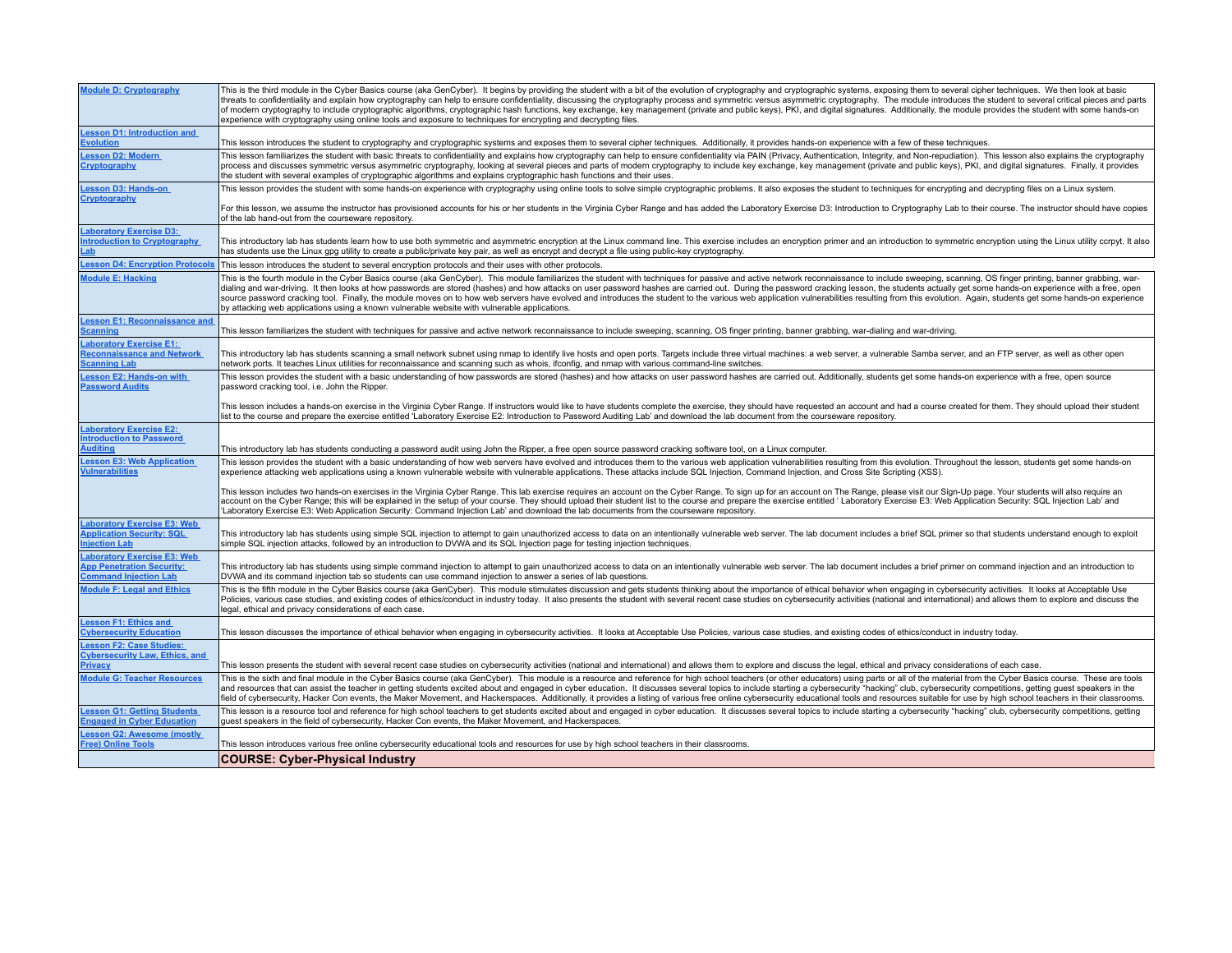| <b>Cyber-Physical Industry</b>                                                                 | The goal of this course is to familiarize the student with the elements of automated production systems from both traditional and modern (cyber-physical) perspectives, reflecting the long (20-40 year) asset lifecycles comm<br>manufacturing plants in both discrete and process industries.                                                                                                                                                                                                                                                                                                                                                                                                                                                                                         |
|------------------------------------------------------------------------------------------------|-----------------------------------------------------------------------------------------------------------------------------------------------------------------------------------------------------------------------------------------------------------------------------------------------------------------------------------------------------------------------------------------------------------------------------------------------------------------------------------------------------------------------------------------------------------------------------------------------------------------------------------------------------------------------------------------------------------------------------------------------------------------------------------------|
|                                                                                                | Traditional industrial control systems (ICS) were built from mechanical and electrotechnical devices in closed (air-gapped) systems, but information technologies and communication protocols are central to modern control sy<br>increases efficiency, and can reduce waste and costs, these changes have made the infrastructures more vulnerable to external attack. Safety and ergonomics are often drivers of automation, but in the era of wide-scale cybe<br>both physical and cognitive ergonomics play a key role: even in highly automated systems, humans are still required to rapidly integrate and interpret information. Confusion (which can be brought about by both physical and<br>can be costly, dangerous, and increase an organization's vulnerability to attack. |
|                                                                                                | As a result, this course will familiarize the student with the terms, definitions, and architecture of Industrial Control Systems (ICS) from the joint perspectives of quality management and cybersecurity. Using hazards, ri<br>and impacts as the basis for understanding, we will explore conceptual frameworks and analytical tools for understanding and managing aspects of cyber-physical industry based on new research. This course is not a deep dive<br>protocols, vulnerabilities, or exploits, but will help the student navigate the industrial environment and its expanding ecosystem of connected components.                                                                                                                                                         |
|                                                                                                | This course is broken into four logical modules:                                                                                                                                                                                                                                                                                                                                                                                                                                                                                                                                                                                                                                                                                                                                        |
|                                                                                                | Module A: Introduction to Industrial Control Systems<br>Module B: Critical Infrastructure & Smart Cities<br>Module C: Managing Security, Safety, and Risk<br>Module D: Physical and Cognitive Ergonomic                                                                                                                                                                                                                                                                                                                                                                                                                                                                                                                                                                                 |
| <b>Module A: Introduction to</b><br><b>Industrial Control Systems</b>                          | This is the first module in the Cyber-Physical Industry course; however, it can be taught as a standalone module. The purpose of this module is to introduce students to concepts associated with system assets and system ope<br>control systems. The material is approached from the perspective of quality management, which aims to discover and describe all processes, participants, and interactions to ensure that an industrial system meets its strate<br>goals. This module provides a high-level introduction to the industrial environment to prepare students for more in-depth work in industrial networks, ICS protocols, and PLC programming.                                                                                                                          |
| <b>Lesson A1: Quality, Innovation,</b><br><b>&amp; Cybersecurity</b>                           | This lesson focuses on foundational concepts that will help students understand production systems from a quality systems perspective.                                                                                                                                                                                                                                                                                                                                                                                                                                                                                                                                                                                                                                                  |
| <b>Lesson A2: Mechanization &amp;</b><br><b>Automation</b>                                     | This lesson focuses on mechanization and automation: core concepts underlying the existence of all industrial control systems.                                                                                                                                                                                                                                                                                                                                                                                                                                                                                                                                                                                                                                                          |
| esson A3: Control Systems<br><b>rom Ancient Times to Present</b>                               | This lesson explains what control systems are, how they work (at a high level), how they have evolved since ancient times, and how "Industry 4.0" emerged                                                                                                                                                                                                                                                                                                                                                                                                                                                                                                                                                                                                                               |
| <b>Lesson A4: Key Concepts in ICS</b><br>and Cyber-Physical Systems                            | This lesson describes the components of an ICS (including RTU, PLC, PAC, SCADA, HMI, SIS, DCS) and their inter-relationships.                                                                                                                                                                                                                                                                                                                                                                                                                                                                                                                                                                                                                                                           |
| <b>Lesson A5: Control Systems in</b><br><b>Discrete Manufacturing &amp;</b>                    |                                                                                                                                                                                                                                                                                                                                                                                                                                                                                                                                                                                                                                                                                                                                                                                         |
| <b>Process Industries</b>                                                                      | This lesson explains how control systems differ depending upon whether a plant is manufacturing units of a product (cars, books, phones) or volumes of a product (beverages, beer, pharmaceuticals)                                                                                                                                                                                                                                                                                                                                                                                                                                                                                                                                                                                     |
| <b>Lesson A6: Concepts in PLC</b><br><b>Programming</b>                                        | This lesson introduces the student to programming concepts in ladder logic for Programmable Logic Controllers (PLCs); an understanding the functions of PLCs can help with securing and protecting the processes they control.<br>prepare students for hands-on courses in PLC programming.                                                                                                                                                                                                                                                                                                                                                                                                                                                                                             |
| <b>Lesson A7: Evolution of HMIs to</b><br><b>VR/AR and Augmented Human</b>                     | This lesson describes the history and future of Human-Machine Interfaces (HMIs) in the industrial context, including virtual reality (VR), augmented reality (AR), mixed reality (MR), diminished reality (DR), wearables, bio<br>"Augmented Human."                                                                                                                                                                                                                                                                                                                                                                                                                                                                                                                                    |
| <b>Module B: Critical Infrastructure</b><br>& Smart Cities                                     | This is the second module in the Cyber-Physical Industry course; however, it can be taught as a standalone module. The purpose of this module is to introduce students to the current concept of critical infrastructure, the<br>that are currently managed as critical infrastructure, and the vision for how critical infrastructure will evolve as "smart cities" grow and develop.                                                                                                                                                                                                                                                                                                                                                                                                  |
| <b>Lesson B1: Critical Infrastructure</b><br><b>Sectors</b>                                    | This lesson describes critical infrastructure sectors, which depend on industrial control systems (ICS) while making production systems (and other critical infrastructure sectors) possible.                                                                                                                                                                                                                                                                                                                                                                                                                                                                                                                                                                                           |
| <b>Lesson B2: From M2M to loT</b>                                                              | This lesson explains how machine-to-machine (M2M) communications, which have been critical for ICS performance for decades, lay the groundwork for the Internet of Things (IoT).                                                                                                                                                                                                                                                                                                                                                                                                                                                                                                                                                                                                        |
| <b>Lesson B3: Asset Management</b>                                                             | This lesson introduces asset management, a critical enterprise activity for most industrial operations, and explains why loT is a focal element in the next generation of asset management systems.                                                                                                                                                                                                                                                                                                                                                                                                                                                                                                                                                                                     |
| esson B4: Commercial Building<br><b>Automation</b>                                             | This lesson describes the components of commercial Building Automation Systems (BAS), a very common implementation of industrial control systems (ICS), and related security issues.                                                                                                                                                                                                                                                                                                                                                                                                                                                                                                                                                                                                    |
| <b>Lesson B5: Smart Cities</b>                                                                 | This lesson introduces smart grids and smart cities, emphasizing the enabling technologies which originated in ICS and M2M, and the new challenges associated with cyber-physical infrastructure risk.                                                                                                                                                                                                                                                                                                                                                                                                                                                                                                                                                                                  |
| <b>Lesson B6: Participatory</b><br><u>Sensing</u>                                              | This lesson introduces participatory sensing (PS), systems in which individuals serve as monitor points within their own communities to provide resources that are only available as the result of distributed data collection                                                                                                                                                                                                                                                                                                                                                                                                                                                                                                                                                          |
| <b>Lesson B7: Seasteading</b>                                                                  | This lesson provides an introduction to seasteading, an extreme future vision for "platform-as-a-service" smart cities to support radical innovation in all areas of technology and society.                                                                                                                                                                                                                                                                                                                                                                                                                                                                                                                                                                                            |
| <b>Module C: Managing Security,</b><br><b>Safety, and Risk</b>                                 | This is the third module in the Cyber-Physical Industry course; however, it can be taught as a standalone module. The purpose of this module is to introduce students to an integrated perspective on security, safety, and ri<br>management at its center.                                                                                                                                                                                                                                                                                                                                                                                                                                                                                                                             |
| <b>Lesson C1: Security, Safety,</b>                                                            |                                                                                                                                                                                                                                                                                                                                                                                                                                                                                                                                                                                                                                                                                                                                                                                         |
| <b>Risk, &amp; Quality Systems</b><br>Lesson C2: Risks, Threats, and<br><b>Vulnerabilities</b> | This lesson describes the relationships between systems, standards, and quidance for security, safety, quality, and risk management. Commonly implemented standards from national and international standards organizations ar<br>This lesson introduces the concepts of risk, threats, vulnerabilities, and capabilities from the process perspective of industrial control systems                                                                                                                                                                                                                                                                                                                                                                                                    |
| <b>Laboratory Exercise C2: Risk</b><br><b>Analysis &amp; Prioritization</b>                    | This lab exercise introduces a quantitative approach to risk analysis using Failure Mode Effects Analysis (FMEA) and Risk Priority Number (RPN), and analytical methods for prioritization (ANOVA). It applies concepts learne<br>Module 3: Managing Security, Safety, and Risk of the Cyber-Physical Industry course.                                                                                                                                                                                                                                                                                                                                                                                                                                                                  |
| <b>Lesson C3: The NIST</b><br><b>Cybersecurity Framework (CSF)</b>                             | This lesson describes the NIST Cybersecurity Framework (NIST CSF), which provides risk-based quidance for cybersecurity management.                                                                                                                                                                                                                                                                                                                                                                                                                                                                                                                                                                                                                                                     |
| <b>Laboratory Exercise C3: The</b><br><b>NIST Cybersecurity Framework</b>                      | This lab exercise addresses cybersecurity critical infrastructure and risk management by introducing the NIST Cybersecurity Framework (CSF) and how it is applied. It applies concepts learned during Lesson 3C in Module 3: M<br>Safety, and Risk of the Cyber-Physical Industry course.                                                                                                                                                                                                                                                                                                                                                                                                                                                                                               |
| <b>Lesson C4: The Baldrige</b><br><b>Cybersecurity Excellence Builder</b><br>(BCEB)            | This lesson describes the Baldrige Cybersecurity Excellence Builder (BCEB), which provides process-based guidance for assessment of cybersecurity risk management programs.                                                                                                                                                                                                                                                                                                                                                                                                                                                                                                                                                                                                             |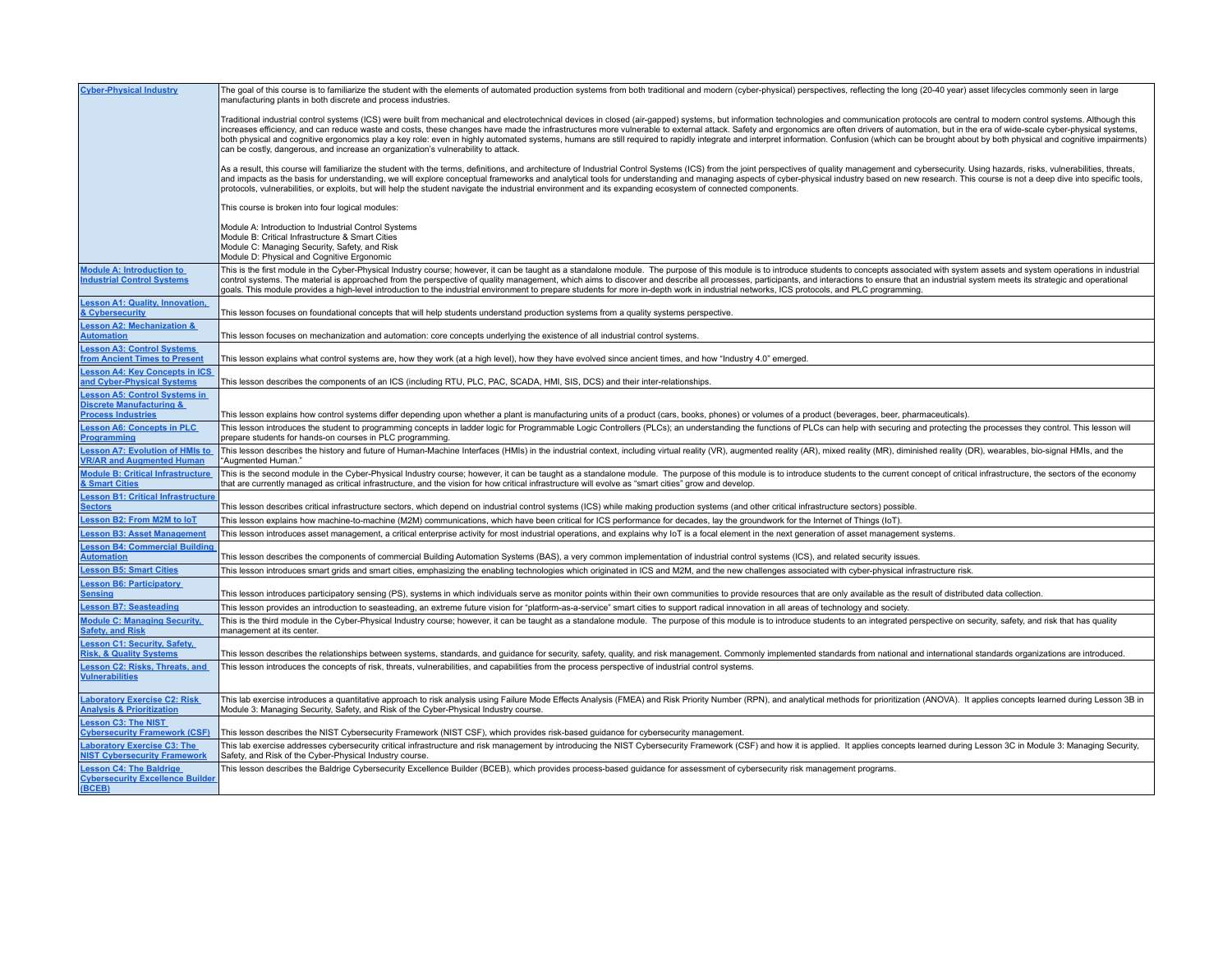| <b>Laboratory Exercise C4: Baldrige</b><br><b>Cybersecurity Excellence Builder</b><br>(BCEB) | This lab introduces the student to the Baldrige Cybersecurity Excellence Builder (BCEB), a self-assessment tool to help organizations assess how effectively they are implementing the NIST Cybersecurity Framework (NIST CSF)<br>concepts learned during Lesson 3D in Module 3: Managing Security, Safety, and Risk of the Cyber-Physical Industry course.                                                                                                                                                                                                                                                                                                                                                     |
|----------------------------------------------------------------------------------------------|-----------------------------------------------------------------------------------------------------------------------------------------------------------------------------------------------------------------------------------------------------------------------------------------------------------------------------------------------------------------------------------------------------------------------------------------------------------------------------------------------------------------------------------------------------------------------------------------------------------------------------------------------------------------------------------------------------------------|
|                                                                                              | Even though it was designed to be compatible with the CSF, it can also be used for organizations that use other approaches to cybersecurity operations and risk management.                                                                                                                                                                                                                                                                                                                                                                                                                                                                                                                                     |
|                                                                                              | This exercise will helps the student:                                                                                                                                                                                                                                                                                                                                                                                                                                                                                                                                                                                                                                                                           |
|                                                                                              | Become familiar with the Criteria for Performance Excellence from the Malcolm Baldrige National Quality Awards (MBNQA) program<br>Become familiar with the cybersecurity-related criteria that the BCEB adds to MBNQA, and how they are designed to work together<br>Apply ADLI (Approach-Deployment-Learning-Integration) to BCEB process categories<br>Apply LeTCI (Levels-Trends-Comparison-Integration) to BCEB results category                                                                                                                                                                                                                                                                            |
| esson C5: The Cybersecurity<br>Capability Maturity Models (*-<br>C2M2)                       | This lesson explains how to use the Cybersecurity Capability Maturity Model (C2M2) family as a quick self-assessment tool. Although developed for critical infrastructure, it can be applied in any industry.                                                                                                                                                                                                                                                                                                                                                                                                                                                                                                   |
| <b>Lesson C6: Hazard Analysis</b>                                                            | This lesson explains hazard analysis, a technique often employed in the process industries, to understand and mitigate process risk. Hazard analyses can provide critical input for cybersecurity risk management.                                                                                                                                                                                                                                                                                                                                                                                                                                                                                              |
| aboratory Exercise C6: Hazard<br><b>Analysis with PHA/What-If and</b><br><b>HAZOP</b>        | This lab explores hazard analysis, a family of techniques often employed in the process industries to understand and mitigate process risk. It applies concepts learned during Lesson 3F in Module 3: Managing Security, Safet<br>Cyber-Physical Industry course.                                                                                                                                                                                                                                                                                                                                                                                                                                               |
| esson C7: Supply Chain<br><b>Disruption</b>                                                  | This lesson explains the concept of supply chain risk management, which is used to increase resilience to supply chain disruption, and introduces an assessment tool for diagnosing supply chain vulnerabilities and capabilit                                                                                                                                                                                                                                                                                                                                                                                                                                                                                  |
| <b>Lesson C8: Quality Costs</b>                                                              | This lesson introduces the concept of quality costs, which can be used to understand how resources are allocated, prioritizing activities, budgeting activities, and determining whether improvements have yielded a financial                                                                                                                                                                                                                                                                                                                                                                                                                                                                                  |
| <b>Laboratory Exercise C8: Quality</b><br><b>Costs</b>                                       | This lab exercise introduces the concept of quality costs and shows you how to analyze and interpret quality cost data for a hypothetical organization that uses the NIST Cybersecurity Framework for risk management, and has<br>accounting system around the structure of the Framework Core. It applies concepts learned during Lesson 3H in Module 3: Managing Security, Safety, and Risk of the Cyber-Physical Industry course.                                                                                                                                                                                                                                                                            |
| Module D: Physical and<br><b>Cognitive Ergonomics</b>                                        | This is the fourth and final module in the Cyber-Physical Industry course; however, it can be taught as a standalone module. The purpose of this module is to introduce students to physical and cognitive ergonomics (human f<br>why this discipline is so critical for cybersecurity management. The lessons relate musculoskeletal, metabolic, environmental, and cognitive aspects of performance to contextual risk. The lessons learned are applied to des<br>reliable Human-Machine Interfaces (HMIs) in industrial environments. Finally, common research methods used to determine whether improvements have or have not occurred as a result of training or other interventions are expl<br>examples. |
| esson D1: The Relationship<br><b>Between Ergonomics and</b><br><b>Cybersecurity</b>          | This lesson explains why ergonomics (human factors) is critical for cybersecurity.                                                                                                                                                                                                                                                                                                                                                                                                                                                                                                                                                                                                                              |
| <b>Lesson D2: Biomechanical Risks</b>                                                        | This lesson explains potential physical stressors on operators working in an industrial environment where carrying and lifting objects is required, and how they can be managed and mitigated.                                                                                                                                                                                                                                                                                                                                                                                                                                                                                                                  |
| esson D3: Metabolic and<br><b>Environmental Risks</b>                                        | This lesson explains potential physical risks for operators working in an extreme industrial environment where exertion may be required, and how those risks can be managed and mitigated.                                                                                                                                                                                                                                                                                                                                                                                                                                                                                                                      |
| <b>Lesson D4: Cognitive Risks</b>                                                            | This lesson provides tools and heuristics based on principles in cognitive science that can be used to design and improve Human-Machine Interfaces (HMIs) for ease of use.                                                                                                                                                                                                                                                                                                                                                                                                                                                                                                                                      |
| aboratory Exercise D4: Hicks<br>aw and the Nature of Choice                                  | This lab exercise explores the Hicks-Hyman Law (sometimes referred to as simply Hicks Law). It applies concepts learned during Lesson 4D in Module 4: Physical and Cognitive Ergonomics of the Cyber-Physical Industry course.                                                                                                                                                                                                                                                                                                                                                                                                                                                                                  |
| <b>aboratory Exercise D4: Fitts</b><br>Law                                                   | This lab exercise explores Fitts Law, which states that response time will be the smallest when the distance to a target is small, and the size of the target is large. It applies concepts learned during Lessons 4D/4G in Mo<br>Cognitive Ergonomics of the Cyber-Physical Industry course.                                                                                                                                                                                                                                                                                                                                                                                                                   |
| esson D5: Characterizing the<br><b>Context: Learning and Situation</b><br><b>Awareness</b>   | This lesson provides tools and constructs for operators so that they can quickly make the best decisions - especially in dangerous circumstances.                                                                                                                                                                                                                                                                                                                                                                                                                                                                                                                                                               |
| esson D6: Designing Safe &<br><b>Secure HMIs</b>                                             | This lesson provides up-to-date quidance on how to design HMIs that are safe, secure, reliable, and effective.                                                                                                                                                                                                                                                                                                                                                                                                                                                                                                                                                                                                  |
| aboratory Exercise D6:<br>Designing Safe & Secure HMIs                                       | In this exercise, students use Situation Awareness (SA), Gestalt Principles, design affordances, and CIA-for-HMI to design the Human-Machine Interface (HMI) for a cyber-physical system (one that will brew and serve pots of<br>concepts learned during Lessons 4E/4F in Module 4: Physical and Cognitive Ergonomics of the Cyber-Physical Industry course.                                                                                                                                                                                                                                                                                                                                                   |
| esson D7: Research Methods in<br><b>Ergonomics</b>                                           | This lesson illustrates the most common parametric and nonparametric statistical tests used to determine whether interventions improve human factors and HMI issues in production systems environments.                                                                                                                                                                                                                                                                                                                                                                                                                                                                                                         |
|                                                                                              | <b>COURSE: Introduction to Cybersecurity for High School Students and K12 Educators</b>                                                                                                                                                                                                                                                                                                                                                                                                                                                                                                                                                                                                                         |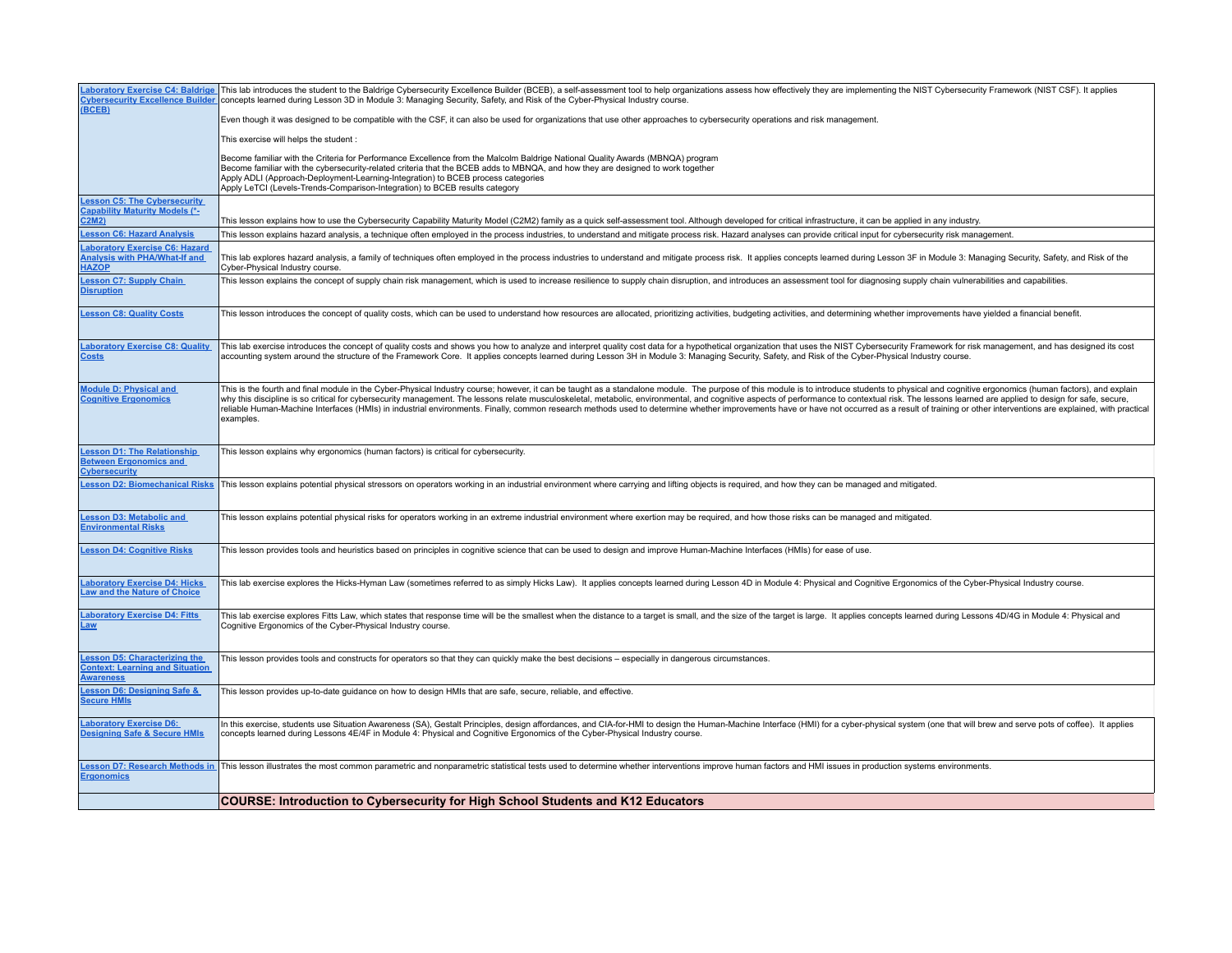| <b>Introduction to Cybersecurity for</b><br><b>High School Students and K12</b><br><b>Educators</b> | The goal of this course is to provide high school students and educators an introduction to the technological aspects of cyber security with hands on practice. This foundational course covers the following category of topi<br>foundational knowledge required for cybersecurity and for hands on practice including: using the Linux command line, basics of computer networking and basics of web technology; steps in hacking including reconnaissance and<br>cryptography; secure design of systems, and hardening operating systems.                                                                                                                                                                                                    |
|-----------------------------------------------------------------------------------------------------|-------------------------------------------------------------------------------------------------------------------------------------------------------------------------------------------------------------------------------------------------------------------------------------------------------------------------------------------------------------------------------------------------------------------------------------------------------------------------------------------------------------------------------------------------------------------------------------------------------------------------------------------------------------------------------------------------------------------------------------------------|
|                                                                                                     | For educators, the course includes a topic on resources available to help teach cybersecurity.                                                                                                                                                                                                                                                                                                                                                                                                                                                                                                                                                                                                                                                  |
|                                                                                                     | The course consists of five modules:                                                                                                                                                                                                                                                                                                                                                                                                                                                                                                                                                                                                                                                                                                            |
|                                                                                                     | Module A: Teaching Cybersecurity<br>Module B: Cyber Ethics and Law<br>Module C: Foundations of Cybersecurity<br>Module D: Anatomy of an Attack<br>Module E: Cyber Defense and Cryptography                                                                                                                                                                                                                                                                                                                                                                                                                                                                                                                                                      |
| <b>Module A: Teaching</b>                                                                           | This is the first module in the Introduction to Cybersecurity for High School Students and K12 Educators course. It addresses the following:                                                                                                                                                                                                                                                                                                                                                                                                                                                                                                                                                                                                    |
| <b>Cybersecurity</b>                                                                                | Strategies to motivate middle/high school students to take the course.<br>Disclaimers and agreements that students and their legal guardians must agree to before taking the course.<br>Commonwealth of Virginia state recommended syllabi for high schools and competencies.<br>Standard certification exams that high school students can apply for.<br>The topics covered in a foundational course including a wide array of pre-requisite knowledge to learn cybersecurity: using Linux and windows command line, basic networking concepts, mathematics for cryptography, and the b<br>Internet: HTML and client-side scripting.<br>Textbooks available to incorporate into a classroom.<br>Type of labs and tools available for teachers. |
|                                                                                                     | At the end of this module, teachers will have a basic understanding on what is involved to get started in teaching cybersecurity. They will also have knowledge on what topics a fundamental security course will cover.                                                                                                                                                                                                                                                                                                                                                                                                                                                                                                                        |
| <b>Lesson A1: Creating Cyber</b><br><b>Awareness: Strategies to</b><br><b>Motivate Students</b>     | The purpose of this lesson is to provide instructors with a brief set of tools they can use to motivate students about the need to study cybersecurity. The lesson is purposefully short to ensure students remain attentive.                                                                                                                                                                                                                                                                                                                                                                                                                                                                                                                   |
| <b>Lesson A2: Foundational</b><br><b>Cybersecurity Curriculum:</b><br><b>Overview</b>               | The purpose of this lesson is to provide instructors with a basic idea of what topics are covered in a foundational cybersecurity course. There are several syllabi for a foundational course. K12 educators are urged to read<br>Commonwealth of Virginia Department of Education's Pathway to Cybersecurity careers and CompTIA Security+ certification syllabus.                                                                                                                                                                                                                                                                                                                                                                             |
| <b>Module B: Cyber Ethics and Law</b>                                                               | This is the second module in the Introduction to Cybersecurity for High School Students and K12 Educators course. It addresses the following:                                                                                                                                                                                                                                                                                                                                                                                                                                                                                                                                                                                                   |
|                                                                                                     | Laws including copyright laws with respect to cyber<br><b>Ethical issues</b><br>At the end of this module, participants will have a basic understanding of copyright laws and ethical issues facing them in cyber.                                                                                                                                                                                                                                                                                                                                                                                                                                                                                                                              |
| <b>Lesson B1: Cyber Ethics</b>                                                                      | This lesson introduces the student to the concept of cyber ethics. This introduction includes the ACM Code of Ethics as well as other professional ethical codes of conduct.                                                                                                                                                                                                                                                                                                                                                                                                                                                                                                                                                                    |
| <b>Lesson B2: Copyright and Fair</b><br><b>Use</b>                                                  | The purpose of this lesson is to provide a first introduction to the concept of Intellectual Property through a discussion of Copyright. The discussion includes the Fair Use exceptions to Copyright.                                                                                                                                                                                                                                                                                                                                                                                                                                                                                                                                          |
| <b>Lesson B3: Cyber Law</b>                                                                         | The purpose of this lesson is to provide a very basic introduction to Cyber Law while at the same time expanding the introduction to Intellectual Property.                                                                                                                                                                                                                                                                                                                                                                                                                                                                                                                                                                                     |
| <b>Lesson B4: Responsibility and</b><br><b>Cyber Decision Making</b>                                | The purpose of this lesson is to introduce the concept of levels of responsibility (i.e. role, causal, blameworthy, liability) and then apply those concepts to some example scenarios.                                                                                                                                                                                                                                                                                                                                                                                                                                                                                                                                                         |
| <b>Module C: Foundations of</b><br><b>Cybersecurity</b>                                             | Cybersecurity requires foundational knowledge from a wide array of topics including: mathematics, coding, networking, web-technologies, operating systems and complex software applications such as database management system<br>introductory course cannot cover all these topics. The goal of this third module in the Introduction to Cybersecurity for High School Students and K12 Educators course is more modest: it focuses on the key technologies tha<br>both the Internet and the computing infrastructures in most organizations: computer networking and web-technologies (e.g., HTML, client side scripts). Knowledge in this area will help students get hands-on experience in cy<br>for an introductory course.               |
|                                                                                                     | When it comes to hands-on exercises, Linux is the de-facto OS platform for educators and cybersecurity experts alike. This is primarily because many open source tools in cybersecurity are available on Linux platforms. Teac<br>on lab exercises on a shoe-string budget using these tools. Hence, this module starts with a lesson that introduces the Linux command line, followed by a tour of the Kali Linux OS distribution - a Linux distribution that i<br>than most experts can handle! The last two lessons cover the basics of networking and web-technologies.                                                                                                                                                                     |
| <b>Lesson C1: Using the Linux</b><br><b>Command Line</b>                                            | Linux is the de-facto operating system (OS) standard in cybersecurity mainly because of the availability of many open-source tools. Learning how to use the Linux command line is a skill that will help students perform diff<br>experiments in cybersecurity including: vulnerability assessments, penetration tests, and apply cyber-defense techniques. This skill will also reduce the learning curve in using other such command line tools including Win<br>learning how to use Linux, educators can develop hands on labs that use open-source software tools on shoe-string budgets.                                                                                                                                                   |
|                                                                                                     | This lesson will introduce the Linux command line to accomplish various tasks including: traversing the Linux directory structure, searching for specific data within file names or file content, and recording and parsing re                                                                                                                                                                                                                                                                                                                                                                                                                                                                                                                  |
| <b>Lesson C2: Setting up a Kali</b><br><b>Linux Lab</b>                                             | This lesson plan is primarily designed for students who are educators and wish to setup their own security lab. Students will get a quick tour on how to setup a basic security lab. Students will also get a tour of Kali Lin<br>several tools that educators can use to create new projects.                                                                                                                                                                                                                                                                                                                                                                                                                                                  |
| <b>Lesson C3: Basics of Computer</b><br><b>Networking</b>                                           | This lesson covers the basics of networking required in later modules to perform reconnaissance, understand network-based exploits and understand concepts of network defense.                                                                                                                                                                                                                                                                                                                                                                                                                                                                                                                                                                  |
| <b>Lesson C4: Basics of the Web:</b><br><b>HTML &amp; Javascript</b>                                | In this lesson, students gain a rudimentary understanding of how websites work and the difference between HTML and dynamic HTML with the use of client-side scripts.                                                                                                                                                                                                                                                                                                                                                                                                                                                                                                                                                                            |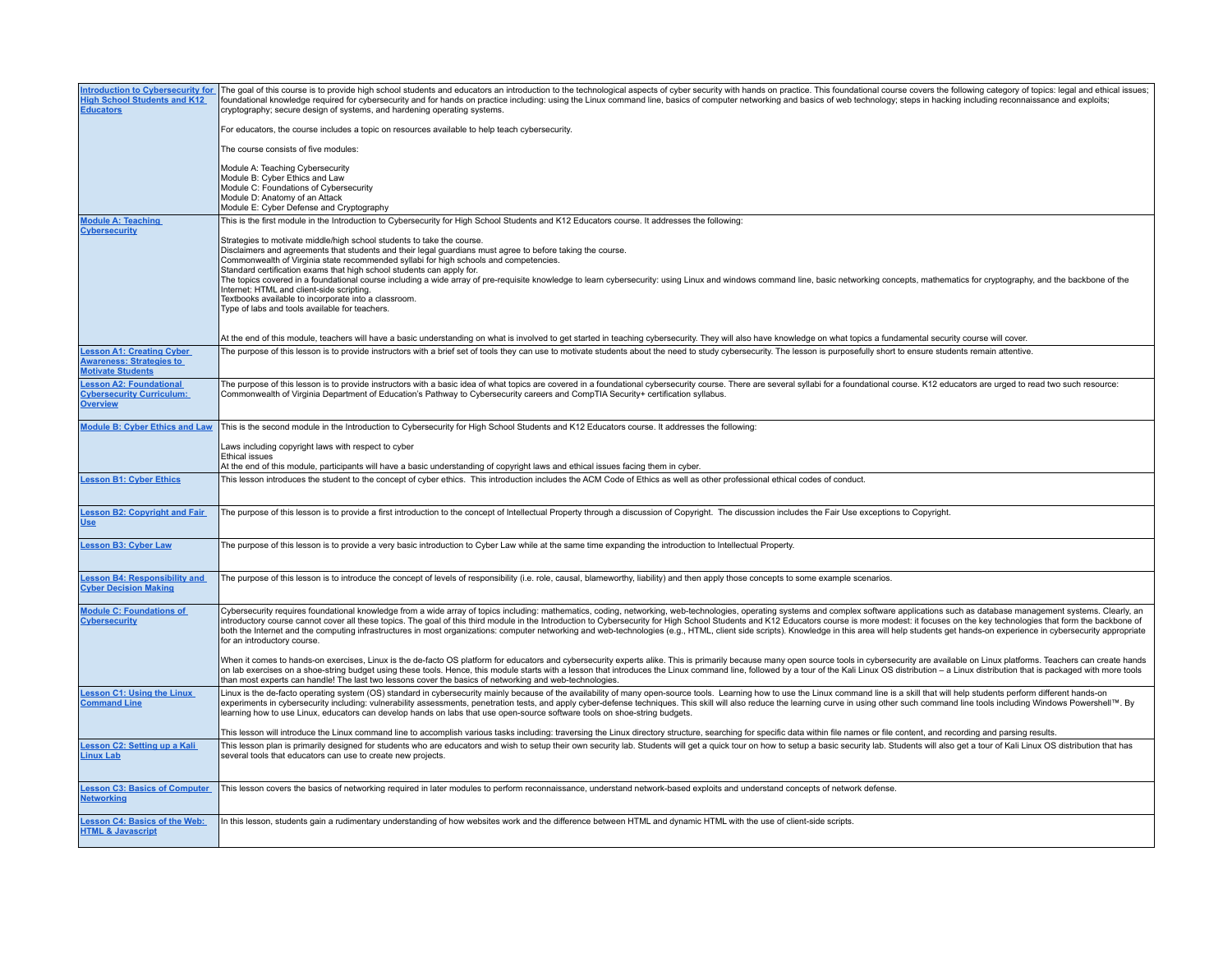| <b>Module D: Anatomy of an Attack</b>                                                     | In this fourth module of the Introduction to Cybersecurity for High School Students and K12 Educators course, the lessons will describe the steps an attacker would take when attacking a computing infrastructure. The module<br>steps in the 4-step process including: reconnaissance and exploits. Students will work on the Kali Linux box associated with the course in the [[organization.name]]                                                                                                                                                                                                                                                                                                                                                                                                        |
|-------------------------------------------------------------------------------------------|---------------------------------------------------------------------------------------------------------------------------------------------------------------------------------------------------------------------------------------------------------------------------------------------------------------------------------------------------------------------------------------------------------------------------------------------------------------------------------------------------------------------------------------------------------------------------------------------------------------------------------------------------------------------------------------------------------------------------------------------------------------------------------------------------------------|
| <b>Lesson D1: Reconnaissance</b>                                                          | Studying hacking is an important aspect of cybersecurity. It helps security experts measure how vulnerable their computer networks are and the effectiveness of their defensive techniques. In this lesson, we will enumerate<br>the anatomy of an attack. Next, we will start digging deeper by discussing the first step of a hack: reconnaissance.                                                                                                                                                                                                                                                                                                                                                                                                                                                         |
| <b>Lesson D2: Exploits</b>                                                                | In this lesson, we will survey technological exploits including buffer overflows, cross site scripting and SQL Injection. Students will get hands on experience with an assessment involving a social media site seeded with v                                                                                                                                                                                                                                                                                                                                                                                                                                                                                                                                                                                |
| <b>Module E: Cyber Defense and</b><br>Cryptography                                        | This is the fifth and final module in the Introduction to Cybersecurity for High School Students and K12 Educators course and it has as four lessons. The first is a short lesson on the key categories of cyber defense and a<br>defense. The second lesson introduces the types of cryptography and their application. The third lesson is on secure design and coding standards and can be used by instructors in classes where students understand basic pro<br>The fourth and final lesson focusses on hardening operating systems, especially Linux-based systems. For Windows-based systems, this fourth lesson directs instructors to follow the curriculum of the Air Force Association's<br>competition.                                                                                            |
| <b>Lesson E1: Securing Computing</b><br><b>Infrastructure</b>                             | This lesson is short, but lays the foundation for the rest of the lessons and modules. It introduces the three categories of cyber defense and enumerates key technological defense techniques.                                                                                                                                                                                                                                                                                                                                                                                                                                                                                                                                                                                                               |
| <b>Lesson E2: Cryptography</b>                                                            | This lesson covers the theory behind three types of cryptography: symmetric key (or secret-key), public-key and secure hash functions. The purpose of these three types is also discussed. Students will learn that cryptograp<br>component in securing data for confidentiality and integrity.                                                                                                                                                                                                                                                                                                                                                                                                                                                                                                               |
| <b>Lesson E3: Secure Design and</b><br>Coding                                             | Secure design principles provide quidance on how to secure computer networks and software applications against attacks and when attacked, how to limit the damage caused by the attacks. This lesson discusses key secure desi<br>lesson also covers secure coding techniques to develop applications that are resilient to attacks.                                                                                                                                                                                                                                                                                                                                                                                                                                                                          |
| <b>Lesson E4: Hardening Operating</b><br><b>Systems</b>                                   | In this lesson students, will apply secure design principles to harden operating systems. The lesson can be used as a lead-in to the Air Force Association's CYBERPATRIOT training material.                                                                                                                                                                                                                                                                                                                                                                                                                                                                                                                                                                                                                  |
|                                                                                           | <b>COURSE: Introduction to Hands-On Cybersecurity Attack and Defense</b>                                                                                                                                                                                                                                                                                                                                                                                                                                                                                                                                                                                                                                                                                                                                      |
| <b>Introduction to Hands-On</b><br><b>Cybersecurity Attack and</b><br><b>Defense</b>      | This course aims to provide a hands-on perspective of common cybersecurity attacks, explain their mechanisms so that students can learn how to mitigate their impacts, discuss why these attacks pose constant threats to neti<br>tools, techniques, and processes used to put us in a better position in the battle against cyber crimes.<br>Computer crime is an area of study that is rapidly growing in today's socio-technical environment. Both profit and non-profit organizations have increasingly emphasized the importance and visibility of cybersecurity. With<br>malicious computing tools, people can commit crimes with and against computers. There is a growing need for a future IT workforce to be equipped with the skills to investigate and respond to these threats. Hence, this cour |
|                                                                                           | topics of cybersecurity attacks and defense. Students will be exposed to different aspects of malicious software, system intrusions, and ways in which to detect and protect digital assets.<br>The course content is dedicated to explain and showcase popular cybersecurity practices and concepts. Real world examples and hands-on labs will assist the students in learning about the malicious tools and techniques comm<br>hackers to exploit a victim system. Having a good understanding of these tools and techniques allows students to design and develop coping strategies as well as actionable plans to safeguard the computer information system<br>There are three modules in this course:                                                                                                   |
|                                                                                           | Module A: Introduction to Cybersecurity Concepts and Practices<br>Module B: Cybersecurity Threats & Attacks<br>Module C: Managing Cybersecurity Defense                                                                                                                                                                                                                                                                                                                                                                                                                                                                                                                                                                                                                                                       |
| <b>Module A: Introduction to</b><br><b>Cybersecurity Concepts and</b><br><b>Practices</b> | This is the first module in the Introduction to Hands-On Cybersecurity Attack and Defense course and it focuses on cybersecurity concepts and principles. It lays the knowledge foundation for students who don't have much ex<br>matter. It aims to provide an overview of major factors that have distinct impacts on cybersecurity, including software, hardware, network, and people. As a high-level introduction, this module prepares students for hands-<br>applications of malicious software and techniques (e.g., Keylogger), as well as defense (e.g., encryption).                                                                                                                                                                                                                               |
| <b>Lesson A1: A Quick View of</b><br><b>Cybersecurity Trends</b>                          | This lesson aims to provide an overview of the current trending challenges, crimes, and technologies related to cybersecurity. Students will learn basic security concepts, issues and terms that help them better understand                                                                                                                                                                                                                                                                                                                                                                                                                                                                                                                                                                                 |
| <b>Lesson A2: General</b><br><b>Cybersecurity Concepts</b>                                | This lesson focuses on the foundational knowledge of cybersecurity concepts, principles, and models. Some of the topics are technical while others are operational or managerial.                                                                                                                                                                                                                                                                                                                                                                                                                                                                                                                                                                                                                             |
| <b>Lesson A3: Operational and</b><br><b>Organizational Cybersecurity</b>                  | This lesson covers basic aspects of physical concerns and environmental issues related to cybersecurity.                                                                                                                                                                                                                                                                                                                                                                                                                                                                                                                                                                                                                                                                                                      |
| <b>Lesson A4: The Role of People</b>                                                      | This lesson discusses the role of people in cybersecurity.                                                                                                                                                                                                                                                                                                                                                                                                                                                                                                                                                                                                                                                                                                                                                    |
| <b>Lesson A5: Hiding Information</b><br>and Cybersecurity                                 | This lesson discusses the concept of encryption in the context of cybersecurity, including Public Key Infrastructure (PKI), which is one of the most important building blocks of online transaction providing nonrepudiation,<br>integrity/consistency, and authentication.                                                                                                                                                                                                                                                                                                                                                                                                                                                                                                                                  |
| <b>Lesson A6: Network</b><br><b>Fundamentals and Cybersecurity</b>                        | This lesson focuses on the technologies, processes, and methods of transmitting data (0s and 1s) across the network. Learning how networks operate is a critical prerequisite to understand cybersecurity issues.                                                                                                                                                                                                                                                                                                                                                                                                                                                                                                                                                                                             |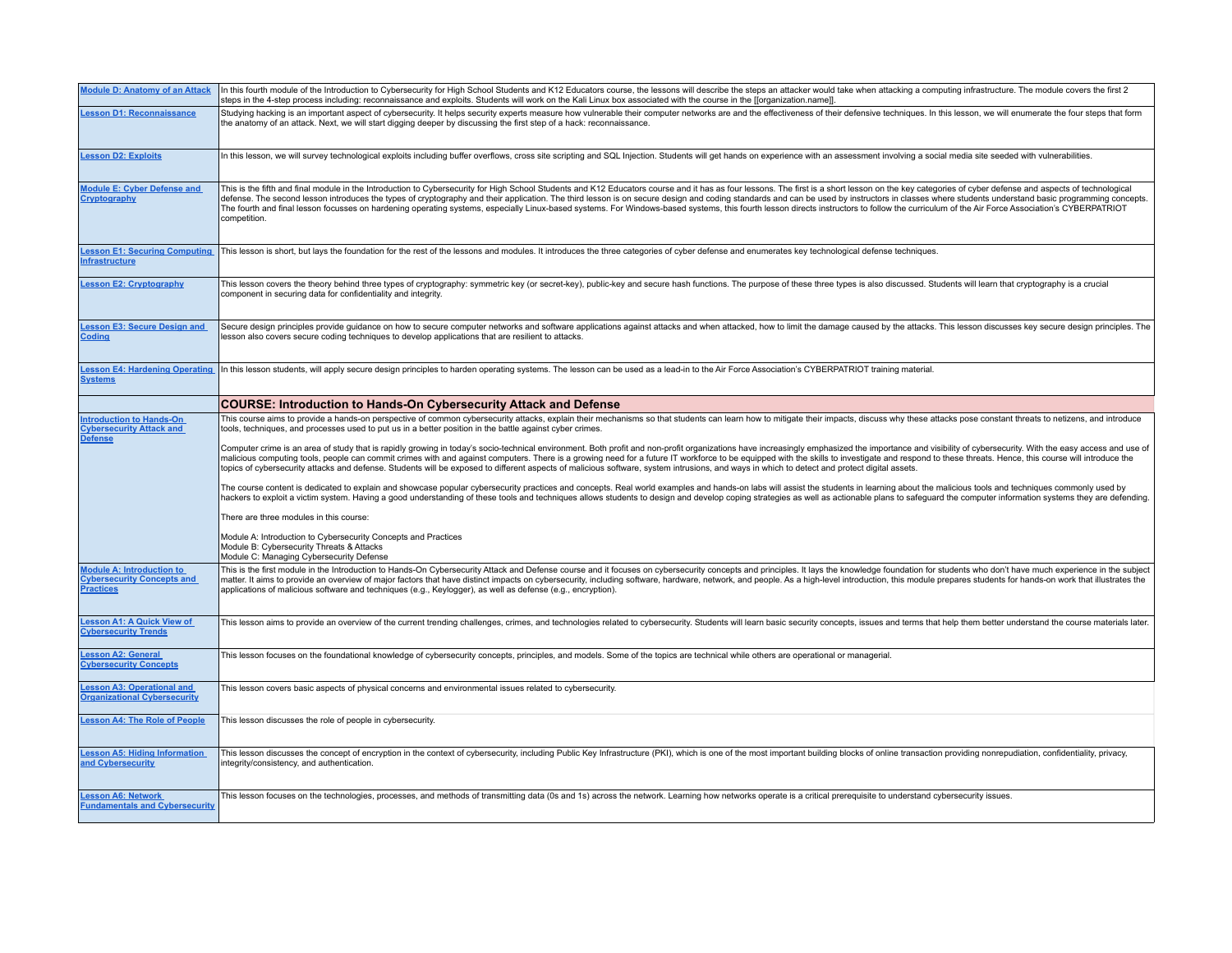| <b>Module B: Cybersecurity Threats</b><br>& Attacks                          | This is the second module in the Introduction to Hands-On Cybersecurity Attack and Defense course and it focuses on various types of cyber attacks. Students will be exposed to the forms, mechanisms, and characteristics of<br>frequently seen online threats. The module also discusses common techniques used by intruders who go after personal and business data that are private and confidential. This module can be used as a standalone unit. There a<br>labs in this module to engage students with malicious computer programs, which provide them with unique experience of understanding the process of initiating cyber attacks. |
|------------------------------------------------------------------------------|-------------------------------------------------------------------------------------------------------------------------------------------------------------------------------------------------------------------------------------------------------------------------------------------------------------------------------------------------------------------------------------------------------------------------------------------------------------------------------------------------------------------------------------------------------------------------------------------------------------------------------------------------|
| <b>Lesson B1: An Overview of</b><br><b>Cyber Attacks I</b>                   | This lesson aims to provide an overview of cyber-attack instances and their mechanisms. Students will obtain a basic understanding of how these attacks take place in a real-world perspective. The learning outcomes of this<br>the next lesson - An Overview of Cyber-Attacks II.                                                                                                                                                                                                                                                                                                                                                             |
| <b>Lesson B2: An Overview of</b><br><b>Cyber Attacks II</b>                  | This lesson is an extension of lesson 2A - An Overview of Cyber Attacks I. It focuses on some of the most popular online threat instances, and provides an in-depth view in terms of how they work and respond strategies. The<br>students to simulate a DDoS attack.                                                                                                                                                                                                                                                                                                                                                                           |
| <b>Lesson B3: Malicious Websites</b>                                         | This lesson discusses a common online threat - malicious websites as well as their variants. An in-depth view in terms of their characteristics and coping strategies are provided, followed by the methods and tools used to<br>websites. A hands-on lab is provided for students who can create a malicious website using SET.                                                                                                                                                                                                                                                                                                                |
| <b>Lesson B4: Malware Analysis</b>                                           | In this lesson, the student learns about the nature of malware in terms of its properties, methods/tools of analysis, and responding strategies. The students will also learn how to place a malware file in the victim's comp<br>exercise, allowing them to walk through multiple procedures including earning victim's trust, tricking the victim to activate the payload, and establish a backward connection.                                                                                                                                                                                                                               |
| <b>Lesson B5: OSINT</b>                                                      | This lesson focuses on a well-known social engineering technique - Open Source Intelligence, which aims to gather information on a target for future exploitation. This public information gathering approach has been constan<br>most significant and successful hacking endeavors, including international cyber espionage.                                                                                                                                                                                                                                                                                                                   |
| <b>Module C: Managing</b><br><b>Cybersecurity Defense</b>                    | This is the third module in the Introduction to Hands-On Cybersecurity Attack and Defense course and it presents several defending concepts and practices of cybersecurity. Students will be exposed to the forms, mechanisms,<br>of host-level and network-based defense techniques. The module also discusses some common tools used by cybersecurity professionals responding to threat incidents and attempting to recover from cyber intrusions. This modul<br>the standalone unit. There are four hands-on labs in this module to engage students with defending techniques.                                                              |
| <b>Lesson C1: System Hardening</b>                                           | This lesson focuses on hardening exercises that help us to enhance security protection at the host and network levels. Discussion includes hardening options, the pros and cons, and various tools used for hardening purposes<br>provided to engage students with hands-on experience.                                                                                                                                                                                                                                                                                                                                                         |
| <b>Lesson C2: Web Application</b><br><b>Security</b>                         | This lesson provides an introduction to two popular attacks aimed at vulnerable web application servers (i.e. XSS and SQL Injection). Examples are provided to present an insider look of how these attacks function. It is im<br>awareness of web app vulnerabilities as our society is increasingly relying on IoT, Cloud computing, and Big Data.                                                                                                                                                                                                                                                                                            |
| <b>Lesson C3: Pretty Good Privacy</b><br>(PGP) & Steganography               | This lesson provides an introduction to two popular encryption applications: PGP and Steganography. Students gain hands-on experience of using these tools in labs. The importance of encrypted data/information transmission<br>addition to data privacy, other important characteristics of secured data transmission are also discussed (e.g., nonrepudiation, authentication, and so forth).                                                                                                                                                                                                                                                |
| <b>Lesson C4: Vulnerability</b><br><b>Assessment &amp; Host Forensics</b>    | This lesson covers two important topics in managing cybersecurity defense: Vulnerability Assessment and Host-based Forensics. Processes and approaches are discussed pertaining to host-level forensics and general vulnerabil<br>These approaches are also compared and contrasted in terms of their advantages and disadvantages. In the end, the students should gain a good grasp of how to conduct an entry-level forensic investigation.                                                                                                                                                                                                  |
| <b>Lesson C5: Recovering from a</b><br><b>Hack</b>                           | This lesson discusses the overall steps (five) cybersecurity professionals follow to recover from actual hacks. These steps can be carried out to respond to various levels of attacks. It also covers common approaches asses<br>and some of the tools needed.                                                                                                                                                                                                                                                                                                                                                                                 |
|                                                                              | COURSE: Cyber Intelligence: Analyzing Cyber Adversaries and Threats                                                                                                                                                                                                                                                                                                                                                                                                                                                                                                                                                                             |
| <b>Cyber Intelligence: Analyzing</b><br><b>Cyber Adversaries and Threats</b> | Cyber intelligence is the collection and analysis of information about cyber adversaries' (also known as hackers, cyber threat actors) motivations, capabilities, geopolitical aspirations and activities in the cyber and phy<br>decision making about cyber security. Students use analytical methodologies, risk assessment models, and cyber security frameworks to develop common vocabulary to support technical and managerial discussions about cyber th                                                                                                                                                                                |
|                                                                              | Using cyber intelligence tools and methodologies such as the intelligence cycle and cyber kill chain, students assess an organization's internal and external environments to generate cyber threats matrix, harvest open sour<br>adversaries, analyze diverse data and conduct basic technical as well as strategic analyses of cyber threats and adversaries. Using the results of the analysis, students write analytical reports and present briefings for m<br>focuses on organizations' cyber threats and cyber adversaries.                                                                                                              |
|                                                                              | This course is organized around the intelligence cycle which is a planning process based on requirements, information gathering, analysis, and generation of finished intelligence product (i.e., briefing, alert, report). Th<br>adapted to cyber security. The course is broken into the following modules which reflect a logical process for introducing cyber intelligence to assessing cyber security threats to organizations and their cyber adversaries                                                                                                                                                                                |
|                                                                              | Module A: Overview of Cyber Threats<br>Module B: Introduction to Cyber Intelligence<br>Module C: Intelligence Cycle and Cyber Intelligence<br>Module D: Cyber Threat Intelligence Cycle (CTIC): Intel Requirement, Environment, & Collection                                                                                                                                                                                                                                                                                                                                                                                                    |
|                                                                              | Module E: Cyber Threat Intelligence Cycle (CTIC): Processing & Analysis<br>Module F: Cyber Threat Intelligence Cycle (CTIC): Production & Dissemination                                                                                                                                                                                                                                                                                                                                                                                                                                                                                         |
| <b>Module A: Overview of Cyber</b><br><b>Threats</b>                         | This is the first module in the Cyber Intelligence: Analyzing Cyber Adversaries and Threats course. The purpose of this module is to introduce students to trends and challenges in cyber threats. The material is approached<br>what are examples of cyber threats, how are they impacting on cyber security and how are we responding.                                                                                                                                                                                                                                                                                                        |
|                                                                              | This module provides a high-level introduction to cyber intelligence to prepare students for opportunities as cyber analysts and/or cyber intelligence specialists in industry and government.                                                                                                                                                                                                                                                                                                                                                                                                                                                  |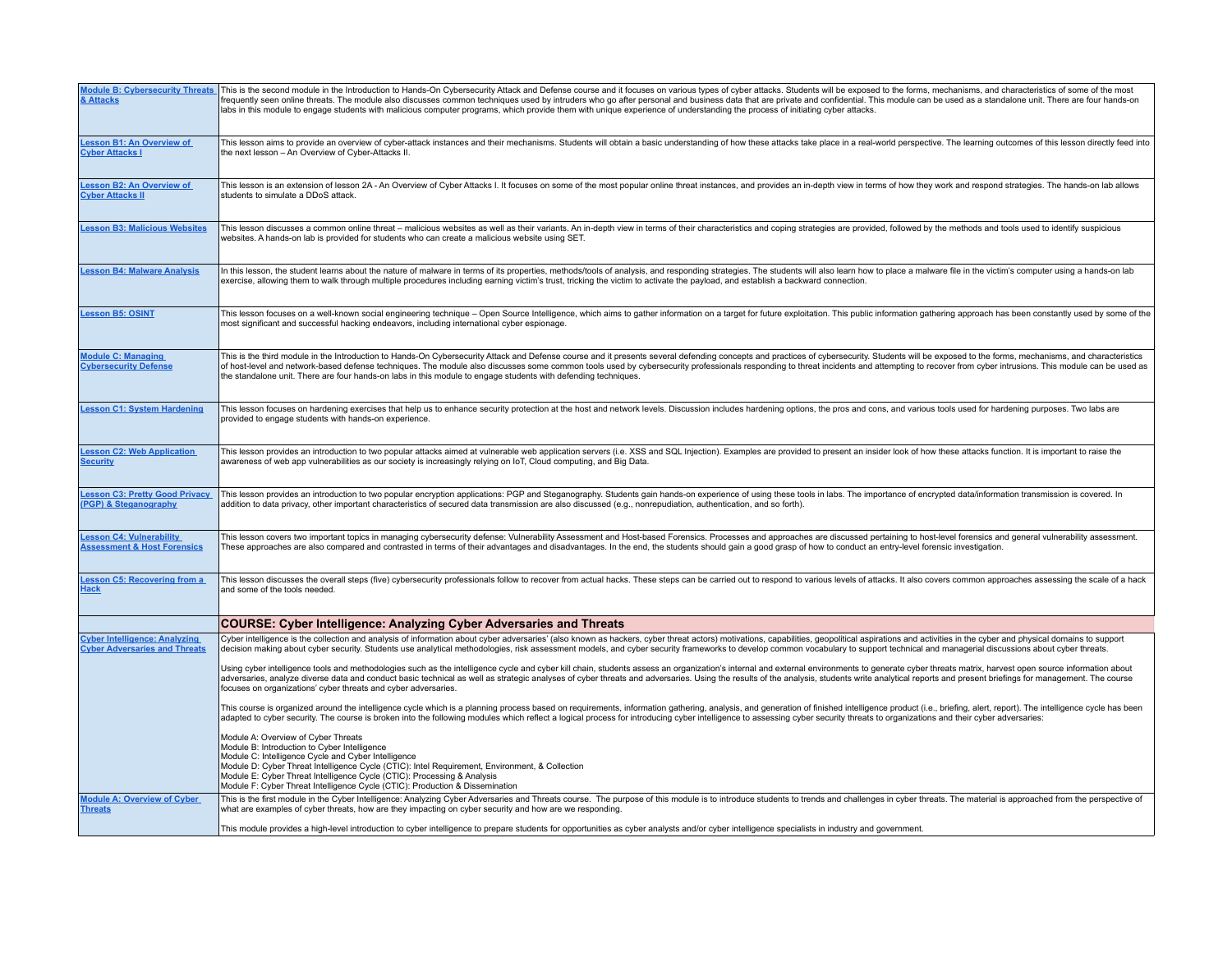| <b>Lesson A1: Overview of Cyber</b>                                        | This lesson covers summary of current state of cyber security, trends, and challenges in cyber threats. It provides examples of common cyber threats, associated threat trends, and impact.                                                                                                                                                                                                                                                                      |
|----------------------------------------------------------------------------|------------------------------------------------------------------------------------------------------------------------------------------------------------------------------------------------------------------------------------------------------------------------------------------------------------------------------------------------------------------------------------------------------------------------------------------------------------------|
| <b>Threats</b>                                                             |                                                                                                                                                                                                                                                                                                                                                                                                                                                                  |
| <b>Lesson A2: Introduction to</b>                                          | This lesson provides a high-level introduction to protecting computer networks such as the ones at work and/or at home. It highlights different ways to protect networks (e.g., firewall, password, cyber security awareness t                                                                                                                                                                                                                                   |
| <b>Protecting the Networks</b>                                             | Defense-in-Depth (DID) approach that utilizes multi-layered network defense techniques.                                                                                                                                                                                                                                                                                                                                                                          |
|                                                                            |                                                                                                                                                                                                                                                                                                                                                                                                                                                                  |
| <b>Module B: Introduction to Cyber</b>                                     | This is the second module in the Cyber Intelligence: Analyzing Cyber Adversaries and Threats course. The purpose of this module is to introduce students to the emerging discipline of cyber intelligence. The material is app                                                                                                                                                                                                                                   |
| <b>Intelligence</b>                                                        | perspective of what are examples of sophisticated cyber threats and how are they driving businesses to consider an intelligence-driven approach to cyber security called cyber intelligence.                                                                                                                                                                                                                                                                     |
|                                                                            | This module provides a high-level introduction to cyber intelligence and adversaries to make students aware of opportunities as cyber analysts in industry and government.                                                                                                                                                                                                                                                                                       |
| <b>Lesson B1: Cyber Intelligence</b>                                       | This lesson provides a high-level introduction to the emerging intelligence-driven discipline called cyber intelligence. Cyber intelligence is the collection analysis of information to identify, track, and predict cyber ad                                                                                                                                                                                                                                   |
|                                                                            | capabilities, intentions, and activities that can be used to inform decision making.[1] Cyber intelligence focuses on holistic and analytic aspects of cyber threats while cyber security focuses on technical aspects.                                                                                                                                                                                                                                          |
|                                                                            | [1] Cyber Intelligence Tradecraft Project. Software Engineering Institute (SEI), CMU, 2013. https://resources.sei.cmu.edu/asset files/WhitePaper/2013 019 001 40212.pdf                                                                                                                                                                                                                                                                                          |
| <u>Adversaries</u>                                                         | Lesson B2: Introduction to Cyber In cyber intelligence, the emphasis is on understanding the adversary. This lesson provides a high-level introduction to types of cyber adversaries and their motivations. It introduces the<br>highly focused attack using advanced techniques and methods. Techniques and methods are called tradecraft.                                                                                                                      |
| <b>Module C: Intelligence Cycle and</b>                                    | This is the third module in the Cyber Intelligence: Analyzing Cyber Adversaries and Threats course. The purpose of this module is to introduce students to the emerging discipline of cyber intelligence that uses the intelli                                                                                                                                                                                                                                   |
| <b>Cyber Intelligence</b>                                                  | analysis and support decision making.                                                                                                                                                                                                                                                                                                                                                                                                                            |
|                                                                            | The material is approached from the perspective of the intelligence cycle as a planning process for asking questions, gathering data/information, analysis, and dissemination. In some ways, the intelligence cycle is similar                                                                                                                                                                                                                                   |
|                                                                            | and the scientific method of inquiry. In reference to cyber threats, some of the major questions are who are the cyber adversaries who may want to attack your organization, what are their motivations, what are their capabi                                                                                                                                                                                                                                   |
|                                                                            | techniques, and procedures (TTPs), and what may they do next?                                                                                                                                                                                                                                                                                                                                                                                                    |
|                                                                            | This module provides a high-level introduction to a process called the intelligence cycle. Intelligence cycle is used by different intelligence organizations such as CIA (US), MI6 (UK), and ASIS (Australia). It is a planni                                                                                                                                                                                                                                   |
|                                                                            | intelligence to support making decisions about how to protect the countries. Although the intelligence cycle is used to answer questions about threats associated with intelligence organizations, law enforcement, military,<br>adapted to cyber security threats. Exploring the intelligence cycle to analyze questions about cyber threats and adversaries prepares students for opportunities as cyber analysts and/or cyber intelligence specialists in in  |
|                                                                            | government.                                                                                                                                                                                                                                                                                                                                                                                                                                                      |
| <b>Lesson C1: Intelligence Cycle</b>                                       | This lesson provides a high-level introduction to the emerging discipline of cyber intelligence that uses the intelligence cycle (planning process for knowledge acquisition). The lesson is approached from the perspective o                                                                                                                                                                                                                                   |
| (Planning Process for<br><b>Knowledge Acquisition)</b>                     | planning process for asking questions, gathering data/information, analysis, and dissemination.                                                                                                                                                                                                                                                                                                                                                                  |
|                                                                            | In some ways, the intelligence cycle is similar to the research process and the scientific method of inquiry. In reference to cyber threats, the intelligence cycle is being used to analyze threats and cyber adversaries. Th                                                                                                                                                                                                                                   |
|                                                                            | applied to cyber threats in order to find answers to the following questions: Who are the cyber adversaries who may want to attack your organization; what are their motivations; what are their capabilities such as tactics,<br>(TTPs); and, what may they do next?                                                                                                                                                                                            |
| <b>Lesson C2: Usage of Intelligence</b>                                    | This lesson provides a high-level introduction to the emerging discipline of cyber intelligence (intel) that uses the intel cycle (planning process for knowledge acquisition). The lesson is approached from the perspective                                                                                                                                                                                                                                    |
| <b>Cycle</b>                                                               | planning process for asking questions, gathering data, analysis, and dissemination.                                                                                                                                                                                                                                                                                                                                                                              |
|                                                                            | The intel cycle is used in many areas such as the intelligence organizations (e.g., FBI), industry (TMZ Celebrity Gossip), military (e.g., US Army Command), and law enforcement (NYC Police Department). This lesson introduc                                                                                                                                                                                                                                   |
|                                                                            | the intel cycle is being applied to cyber security industry to identify and analyze threat trends and adversaries' motivations, tactics, and intentions.                                                                                                                                                                                                                                                                                                         |
| <b>Module D: Cyber Threat</b>                                              | This is the fourth module in the Cyber Intelligence: Analyzing Cyber Adversaries and Threats course. The purpose of this module is to introduce students to an emerging discipline of cyber intelligence that uses the Cyber T                                                                                                                                                                                                                                   |
| Intelligence Cycle (CTIC): Intel<br><b>Requirement, Environment, &amp;</b> | (CTIC) to analyze threats and cyber adversaries to support decision making. The material is approached from the perspective of CTIC as an intel-driven planning process for asking questions, gathering data/information, anal<br>dissemination. In reference to cyber threats, some of the major questions are: Who are the cyber adversaries who may want to attack your organization? What are their motivations? What are their capabilities such as tactics |
| <b>Collection</b>                                                          | procedures (TTPs), and what may they do next?                                                                                                                                                                                                                                                                                                                                                                                                                    |
|                                                                            | This module provides a high-level introduction to a process called the CTIC. It is a planning process for generating threat intelligence to support making decisions about cyber threats and adversaries. Exploring the CTIC t                                                                                                                                                                                                                                   |
|                                                                            | cyber threats and adversaries prepares students for opportunities as cyber analysts and/or cyber intelligence specialists in industry, academic, and government                                                                                                                                                                                                                                                                                                  |
| <b>Lesson D1: CTIC: Intel</b><br><b>Requirement</b>                        | This lesson provides a high-level introduction to the emerging discipline of cyber intelligence that uses the Cyber Threat Intelligence Cycle (CTIC). The lesson is approached from the perspective of the CTIC as an intel-dr<br>asking questions, gathering data/information, analysis, and dissemination.                                                                                                                                                     |
|                                                                            |                                                                                                                                                                                                                                                                                                                                                                                                                                                                  |
|                                                                            | CTIC is an adaptation of the intelligence cycle which has been applied to cyber threat. Its first step is intelligence requirements.                                                                                                                                                                                                                                                                                                                             |
| <b>Lesson D2: CTIC: Environment</b>                                        | This lesson provides a high-level introduction to the emerging discipline of cyber intelligence that uses the Cyber Threat Intelligence Cycle (CTIC). The lesson is approached from the perspective of the CTIC as an intel-dr<br>asking questions, gathering data/information, analysis, and dissemination.                                                                                                                                                     |
|                                                                            | CTIC is an adaptation of the intelligence cycle which has been applied to cyber threat. Its second step is environment which includes the internal (e.g., looking inward such as in the organization) and external (e.g., geop                                                                                                                                                                                                                                   |
| <b>Lesson D3: CTIC: Collection</b>                                         | This lesson provides a high-level introduction to the emerging discipline of cyber intelligence (intel) that uses the Cyber Threat Intelligence Cycle (CTIC). The lesson is approached from the perspective of the CTIC as an                                                                                                                                                                                                                                    |
|                                                                            | process for asking questions, gathering data/information, analysis, and dissemination.                                                                                                                                                                                                                                                                                                                                                                           |
|                                                                            | CTIC is an adaptation of the intelligence cycle which has been applied to cyber threat. Its third step is collection which includes data identification, searching, and collecting information to provide insight on environme                                                                                                                                                                                                                                   |
| <b>Module E: Cyber Threat</b>                                              | This is the fifth module in the Cyber Intelligence: Analyzing Cyber Adversaries and Threats course. The purpose of this module is to introduce students to the emerging discipline of cyber intelligence that uses the Cyber T                                                                                                                                                                                                                                   |
| Intelligence Cycle (CTIC):<br><b>Processing &amp; Analysis</b>             | (CTIC) to analyze threats and cyber adversaries to support decision making. The material is approached from the perspective of CTIC as an intel-driven planning process for asking questions, gathering data/information, anal<br>dissemination. In reference to fourth step, some questions are how is cyber threat data and information processed? What is meant by blacklisted IP addresses? What services are provided in a commercial threat intelligence p |
|                                                                            | threat intelligence be used to identify cyber adversaries and their capabilities? How does one use the Diamond Model and cyber kill chain methodologies?                                                                                                                                                                                                                                                                                                         |
|                                                                            | This module provides a high-level introduction to CTIC and its fourth step (processing and analysis). It is a planning process for generating threat intelligence to support making decisions about cyber threats and adversar                                                                                                                                                                                                                                   |
|                                                                            | analyze questions about cyber threats and adversaries prepares students for opportunities as cyber analysts and/or cyber intelligence specialists in industry, academic, and government.                                                                                                                                                                                                                                                                         |
| <b>Lesson E1: CTIC: Processing</b>                                         | This lesson provides a high-level introduction to the emerging discipline of cyber intelligence that uses the Cyber Threat Intelligence Cycle (CTIC). The lesson is approached from the perspective of the CTIC as an intel-dr                                                                                                                                                                                                                                   |
|                                                                            | asking questions, gathering data/information, analysis, and dissemination.                                                                                                                                                                                                                                                                                                                                                                                       |
|                                                                            | CTIC is an adaptation of the intelligence cycle which has been applied to cyber threat. Although its fourth step is Processing & Analysis, this lesson focuses on processing.                                                                                                                                                                                                                                                                                    |
| <b>Lesson E2: CTIC: Analysis</b>                                           | This lesson provides a high-level introduction to the emerging discipline of cyber intelligence that uses the Cyber Threat Intelligence Cycle (CTIC). The lesson is approached from the perspective of the CTIC as an intel-dr<br>asking questions, gathering data/information, analysis, and dissemination.                                                                                                                                                     |
|                                                                            |                                                                                                                                                                                                                                                                                                                                                                                                                                                                  |
|                                                                            | CTIC is an adaptation of the intelligence cycle which has been applied to cyber threat. Although its fourth step is Processing & Analysis, this lesson focuses on analysis.                                                                                                                                                                                                                                                                                      |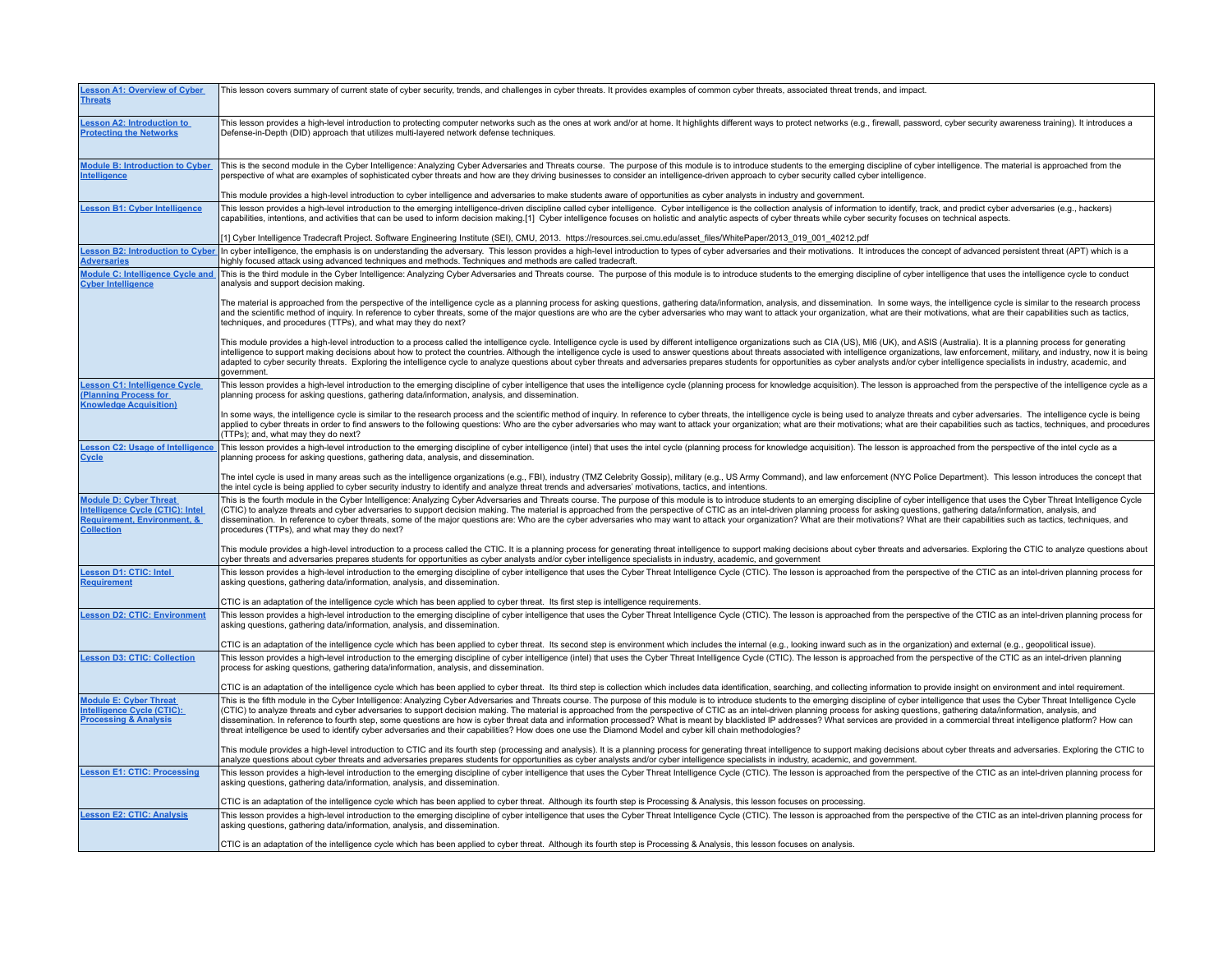| <b>Lesson E3: CTIC: Analysis (cont)</b>                                                              | This lesson provides a high-level introduction to the emerging discipline of cyber intelligence that uses the Cyber Threat Intelligence Cycle (CTIC). The lesson is approached from the perspective of the CTIC as an intel-dr<br>asking questions, gathering data/information, analysis, and dissemination.                                                                                                                                                                                                                                                                                                                                                                                                          |
|------------------------------------------------------------------------------------------------------|-----------------------------------------------------------------------------------------------------------------------------------------------------------------------------------------------------------------------------------------------------------------------------------------------------------------------------------------------------------------------------------------------------------------------------------------------------------------------------------------------------------------------------------------------------------------------------------------------------------------------------------------------------------------------------------------------------------------------|
|                                                                                                      | CTIC is an adaptation of the intelligence cycle which has been applied to cyber threat. Although its fourth step is Processing & Analysis, this lesson describes analysis.                                                                                                                                                                                                                                                                                                                                                                                                                                                                                                                                            |
| <b>Module F: Cyber Threat</b><br>Intelligence Cycle (CTIC):<br><b>Production &amp; Dissemination</b> | This is the sixth module in the Cyber Intelligence: Analyzing Cyber Adversaries and Threats course. The purpose of this module is to introduce students to the emerging discipline of cyber intelligence that uses the Cyber T<br>(CTIC) to analyze threats and cyber adversaries to support decision making. The material is approached from the perspective of CTIC as an intel-driven planning process for asking questions, gathering data/information, anal<br>dissemination. In reference to the fifth step, some questions are what is the production and dissemination of cyber threat intelligence? What is meant by cyber threat intelligence consumer? What is the difference between a<br>is attribution? |
|                                                                                                      | This module provides a high-level introduction to CTIC and its fifth step. It is a planning process for generating threat intelligence to support making decisions about cyber threats and adversaries. Exploring the CTIC to<br>cyber threats and adversaries prepares students for opportunities as cyber analysts and/or cyber intelligence specialists in industry, academic, and government.                                                                                                                                                                                                                                                                                                                     |
| <b>Lesson F1: CTIC: Production and</b><br><b>Dissemination</b>                                       | This lesson provides a high-level introduction to the emerging discipline of cyber intelligence (intel) that uses the Cyber Threat Intelligence Cycle (CTIC). The lesson is approached from the perspective of the CTIC as an<br>process for asking questions, gathering data/information, analysis, and dissemination.                                                                                                                                                                                                                                                                                                                                                                                               |
|                                                                                                      | CTIC is an adaptation of the intelligence cycle which has been applied to cyber threat. The lesson focuses on production and dissemination which is the fifth step in CTIC.                                                                                                                                                                                                                                                                                                                                                                                                                                                                                                                                           |
|                                                                                                      | <b>MODULE: Introduction to Digital Forensics</b>                                                                                                                                                                                                                                                                                                                                                                                                                                                                                                                                                                                                                                                                      |
| <b>Module: Introduction to Digital</b><br><b>Forensics</b>                                           | This module on digital forensics will familiarize you with forensics terminology and approaches, along with hands-on experience with a variety of forensic tools used by investigators to conduct incident response, find evid<br>and examine the effects of malware infection. The module will focus on Windows forensics and will use a Linux-based forensic workstation for hands-on analysis. Tools for conducting forensic examinations using a Windows sys<br>introduced. You should leave this workshop with a good understanding of the tools and techniques used to conduct forensic examinations of digital systems.                                                                                        |
| <b>Lesson 1: Introduction to Digital</b><br>Forensics                                                | This lesson provides an introduction and overview of digital forensics. We will explore some of the tools and software that can be used to conduct forensic investigations and introduce various computer forensics topics suc<br>browser forensics, Windows Registry forensics, log analysis, memory forensics, and network forensics. We also explore a methodology for digital forensics analysis, various types of forensic artifacts, and important legal c                                                                                                                                                                                                                                                      |
| <b>Lesson 2: Windows Filesystem</b><br>and Browser Forensics                                         | This lesson provides an overview of the Windows filesystem and relevant forensic artifacts. It includes coverage of tools and techniques for browser, recycle bin, app, and LNK file forensics, as well as specific pieces of<br>discovered during an analysis of these file system elements.                                                                                                                                                                                                                                                                                                                                                                                                                         |
| <b>Laboratory Exercise 2A: Browser</b><br><b>Forensics and Recycle Bin</b><br><b>Analysis</b>        | This exercise provides hands-on experience applying concepts learned during Lesson 2: Windows Filesystem and Browser Forensics in the Digital Forensics Module. Students will use tools on the SANS SIFT Workstation Linux dis<br>examine partial Windows file system images and find browser and recycle bin artifacts.                                                                                                                                                                                                                                                                                                                                                                                              |
|                                                                                                      |                                                                                                                                                                                                                                                                                                                                                                                                                                                                                                                                                                                                                                                                                                                       |
| <b>Lesson 3: Windows Registry</b><br><b>Forensics</b>                                                | This lesson delves into the Windows Registry and those features that can be relevant to a forensic investigation.                                                                                                                                                                                                                                                                                                                                                                                                                                                                                                                                                                                                     |
| <b>Laboratory Exercise 3A:</b><br><b>Windows Registry Forensics</b><br><b>Analysis</b>               | This exercise provides hands-on experience applying concepts learned during Lesson 3: Windows Registry Forensics in the Digital Forensics Module. Students will use tools on the SANS SIFT Workstation Linux distribution to e<br>Registry artifacts from a partial file system image.                                                                                                                                                                                                                                                                                                                                                                                                                                |
| <b>Lesson 4: Memory Forensics</b>                                                                    | In this lesson, we explore memory forensics and how related artifacts can assist in digital forensic analysis. We will learn tools for capturing memory images on live systems and virtual machines and get hands-on experienc<br>images.                                                                                                                                                                                                                                                                                                                                                                                                                                                                             |
| <b>Laboratory Exercise 4A: Memory</b><br><b>Forensics Analysis</b>                                   | This exercise provides hands-on experience applying concepts learned during Lesson 4: Memory Forensics in the Digital Forensics Module. Students will use tools on the SANS SIFT Workstation Linux distribution to examine a W<br>image for various forensic artifacts.                                                                                                                                                                                                                                                                                                                                                                                                                                               |
| <b>Lesson 5: Windows Logs and</b><br><b>Log Analysis</b>                                             | In this lesson we explore Windows log formats and learn tools and techniques for log file analysis.                                                                                                                                                                                                                                                                                                                                                                                                                                                                                                                                                                                                                   |
| <b>Lesson 6: Network Forensics</b>                                                                   | Network forensics is a sub-branch of digital forensics relating to the monitoring and analysis of computer network traffic for the purposes of information gathering, legal evidence, or intrusion detection. Network forensic<br>forensic analysis. In this lesson, we will introduce the concept of network forensics and explore tools and techniques used for this purpose.                                                                                                                                                                                                                                                                                                                                       |
| <b>Forensics</b>                                                                                     | Laboratory Exercise 6A: Network   This exercise provides hands-on experience applying concepts learned during Lesson 6: Network Forensics in the Introduction to Digital Forensics Module. Students will use tools on the SANS<br>packet capture files for forensics evidence.                                                                                                                                                                                                                                                                                                                                                                                                                                        |
|                                                                                                      | <b>COURSE: Cyber Security Advanced Ethical Hacking</b>                                                                                                                                                                                                                                                                                                                                                                                                                                                                                                                                                                                                                                                                |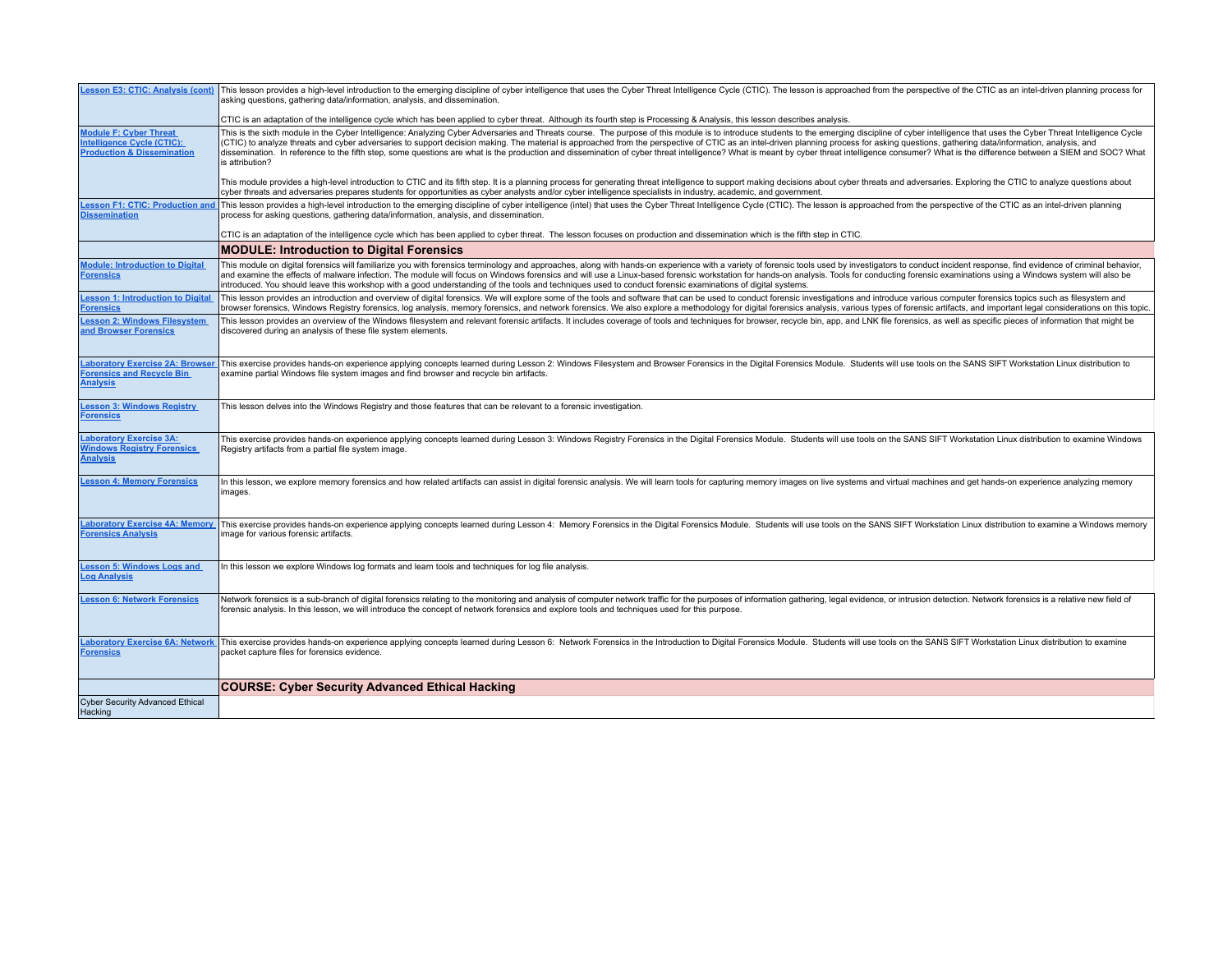| <b>Module A: Introduction to Ethical</b><br><b>Hacking</b>             | This module covers an introduction to Ethical Hacking and an overview of the course. This is a third-year advanced high school course. Students should have at least one cybersecurity class, knowledge of networks, and basic<br>skills before taking this course. The module covers attack phases, threats, attack vectors, penetration testing tools, laws/ethics, and the basics of using the Cyber Range.                                                                                                                                                                     |
|------------------------------------------------------------------------|------------------------------------------------------------------------------------------------------------------------------------------------------------------------------------------------------------------------------------------------------------------------------------------------------------------------------------------------------------------------------------------------------------------------------------------------------------------------------------------------------------------------------------------------------------------------------------|
|                                                                        | NOTE: This is the first of 18 modules in the Cyber Security Advanced Ethical Hacking course.                                                                                                                                                                                                                                                                                                                                                                                                                                                                                       |
|                                                                        | Module A is titled Introduction to Ethical Hacking; this module.<br>Module B is titled Reconnaissance.<br>Module C is titled Scanning and Enumeration.<br>Module D is titled Sniffing, IDS, and Firewall Evasion.<br>Module E is titled System Hacking.<br>Module F is titled Web Apps and Data Servers.<br>Module G is titled Web Apps and Data Servers Part 2.<br>Module H is titled Natas.<br>Module I is titled Advanced Social Engineering.<br>As each module is completed, it will be posted. We are working diligently to get the remaining 9 modules and course published. |
| <b>Lesson A1: Introduction to</b><br><b>Ethical Hacking</b>            | In this lesson, students will learn about Ethical Hacking and related certifications. It is designed to be an introduction to Ethical Hacking course, covering prerequisites, course expectations, a brief network recap, and<br>the lesson, students will research careers in Ethical Hacking using online resources.                                                                                                                                                                                                                                                             |
| <b>Lesson A2: Attack Phases,</b><br><b>Threats, and Attack Vectors</b> | For this lesson, students will examine the latest news in cybersecurity by examining the newest exploits, reading white papers, and looking for security podcasts.                                                                                                                                                                                                                                                                                                                                                                                                                 |
| <b>Lesson A3: Overview of</b><br><b>Penetration Testing</b>            | In this lesson, students will learn about the basics of penetration testing. In the lab exercise, students will use the Cyber Range to review Nmap scanning with an emphasis on penetration methodology and simple reporting.                                                                                                                                                                                                                                                                                                                                                      |
| <b>Lesson A4: Laws and Ethics</b>                                      | In this lesson, students will learn about the laws and ethics of hacking. Students will examine EC-Councils Code of Ethics, watch videos about cybersecurity issues, and read articles in which they will examine and respond<br>cybersecurity.                                                                                                                                                                                                                                                                                                                                    |
| <b>Lesson A5: Getting to know the</b><br><b>Cyber Range</b>            | For this lesson, students will learn how to use the Cyber Range. A Kali Linux virtual machine (VM) will be used to complete basic tasks so that students become acclimated to the environment. Topics covered are how to login<br>the terminal settings, use the man tool, and how to separate programs from the terminal. This is largely a review for experienced Cyber Range users.                                                                                                                                                                                             |
| <b>Module B: Reconnaissance</b>                                        | This module covers the first stage of an attack. Reconnaissance is the stage where an attacker will gather as much information as possible about their target before they exploit a system. Much of the module will cover OSIN<br>intelligence. Topics include passive and active footprinting, competitive intelligence gathering, whois/rdap lookups, website cloning, and email tracking and harvesting.                                                                                                                                                                        |
|                                                                        | NOTE: This is the second of 18 modules in the Cyber Security Advanced Ethical Hacking course.                                                                                                                                                                                                                                                                                                                                                                                                                                                                                      |
|                                                                        | Module A is titled Introduction to Ethical Hacking.<br>Module B is titled Reconnaissance; this module.<br>Module C is titled Scanning and Enumeration.<br>Module D is titled Sniffing, IDS, and Firewall Evasion.<br>Module E is titled System Hacking.<br>Module F is titled Web Apps and Data Servers.<br>Module G is titled Web Apps and Data Servers Part 2.<br>Module H is titled Natas.<br>Module I is titled Advanced Social Engineering.<br>As each module is completed, it will be posted. We are working diligently to get the remaining 9 modules and course published. |
| <b>Lesson B1: Passive and Active</b><br><b>Footprinting</b>            | In this lesson, students will learn about the first phase of an attack: reconnaissance. The lesson walks the student through the basics of passive and active footprinting. Students will also complete passive footprinting t<br>NOTE: For this lesson, we will use the Cyber Range: Cyber Basics (2020.12) Kali Linux environment to perform passive footprinting on a target.                                                                                                                                                                                                   |
| <b>Lesson B2: Competitive</b><br>Intelligence                          | In this lesson, students will use the Cyber Range Kali Linux environment to perform passive competitive intelligence on a target using web services.                                                                                                                                                                                                                                                                                                                                                                                                                               |
| <b>Lesson B3: Whois/RDAP Lookup</b>                                    | In this lesson, students will use the Cyber Range Kali Linux environment to perform a WHOIS lookup on a target.                                                                                                                                                                                                                                                                                                                                                                                                                                                                    |
| <b>Lesson B4: Website Cloning</b>                                      | In this lesson, students will learn how to clone a website with wget and HTTrack using the Cyber Range Kali Linux environment. Students will inspect the elements of a webpage, locate submission boxes in HTML code, and reve<br>passwords in submission boxes.                                                                                                                                                                                                                                                                                                                   |
| <b>Lesson B5: Email Tracking and</b><br><b>Harvesting</b>              | In this lesson, students will learn how to track email locations by examining email headers, and harvest emails using the Kali Linux and Windows environments.                                                                                                                                                                                                                                                                                                                                                                                                                     |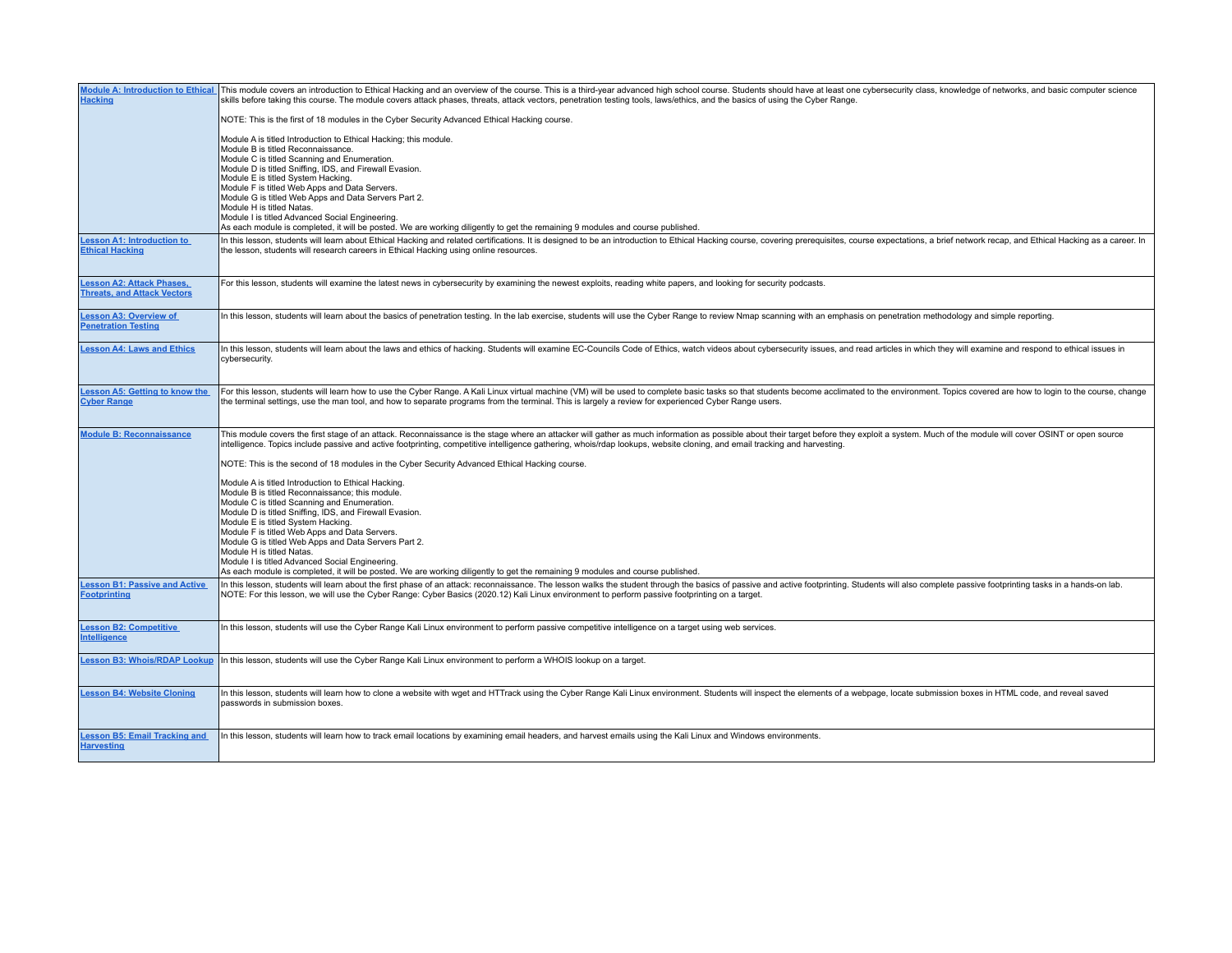| <b>Module C: Scanning and</b><br><b>Enumeration</b>     | This module covers phase two of an attack. Scanning and enumeration is the phase where the attacker begins to "touch" the systems. Attackers will scan networks to discover live hosts and open port. They will then enumerate<br>ports to discover services, machine names, and other network resources. In this module, students will complete the scanning and enumeration phase using hands-on labs using the Cyber Range. Topics include: advanced port sca<br>and enumeration, vulnerability scanning, advanced enumeration, and subnet scanning.<br>NOTE: This is the third of 18 modules in the Cyber Security Advanced Ethical Hacking course.<br>Module A is titled Introduction to Ethical Hacking.<br>Module B is titled Reconnaissance.<br>Module C is titled Scanning and Enumeration; this module.<br>Module D is titled Sniffing, IDS, and Firewall Evasion.<br>Module E is titled System Hacking.<br>Module F is titled Web Apps and Data Servers.<br>Module G is titled Web Apps and Data Servers Part 2.<br>Module H is titled Natas.<br>Module I is titled Advanced Social Engineering.<br>As each module is completed, it will be posted. We are working diligently to get the remaining 9 modules and course published |
|---------------------------------------------------------|----------------------------------------------------------------------------------------------------------------------------------------------------------------------------------------------------------------------------------------------------------------------------------------------------------------------------------------------------------------------------------------------------------------------------------------------------------------------------------------------------------------------------------------------------------------------------------------------------------------------------------------------------------------------------------------------------------------------------------------------------------------------------------------------------------------------------------------------------------------------------------------------------------------------------------------------------------------------------------------------------------------------------------------------------------------------------------------------------------------------------------------------------------------------------------------------------------------------------------------------|
| <b>Lesson C1: Extra Advanced Port</b>                   | In this lesson, students will learn about the second phase of an attack: scanning and enumeration. The lesson walks the student through advanced port scanning with nmap and Metasploit.                                                                                                                                                                                                                                                                                                                                                                                                                                                                                                                                                                                                                                                                                                                                                                                                                                                                                                                                                                                                                                                     |
| <b>Scanning</b>                                         | NOTE: For this lesson, we will use the Cyber Range Kali Linux with Metasploitable (2018) environment.                                                                                                                                                                                                                                                                                                                                                                                                                                                                                                                                                                                                                                                                                                                                                                                                                                                                                                                                                                                                                                                                                                                                        |
| <b>Lesson C2: Scanning and</b>                          | In this lesson, students will learn about the second phase of an attack: scanning and enumeration. The lesson walks the student through advanced scanning with Netcat, Nmap, cURL, Wget, and Netstat.                                                                                                                                                                                                                                                                                                                                                                                                                                                                                                                                                                                                                                                                                                                                                                                                                                                                                                                                                                                                                                        |
| <b>Enumeration</b>                                      | NOTE: For this lesson, we will use the Cyber Range's Kali Linux with Metasploitable (2020.09) environment.                                                                                                                                                                                                                                                                                                                                                                                                                                                                                                                                                                                                                                                                                                                                                                                                                                                                                                                                                                                                                                                                                                                                   |
| <b>Lesson C3: Vulnerability</b>                         | In this lesson, students will learn about the second phase of an attack: scanning and enumeration. The lesson walks the student through vulnerability scanning with Nessus, Metasploit, and Nikto.                                                                                                                                                                                                                                                                                                                                                                                                                                                                                                                                                                                                                                                                                                                                                                                                                                                                                                                                                                                                                                           |
| <b>Scanning</b>                                         | NOTE: For this lesson, we will use the Cyber Range's Kali Linux with Metasploitable (2020.09) environment                                                                                                                                                                                                                                                                                                                                                                                                                                                                                                                                                                                                                                                                                                                                                                                                                                                                                                                                                                                                                                                                                                                                    |
| <b>Lesson C4: Advanced</b>                              | In this lesson, students will learn more advanced scanning and enumeration. The lesson walks the student through several enumeration techniques using Kali Linux.                                                                                                                                                                                                                                                                                                                                                                                                                                                                                                                                                                                                                                                                                                                                                                                                                                                                                                                                                                                                                                                                            |
| <b>Enumeration</b>                                      |                                                                                                                                                                                                                                                                                                                                                                                                                                                                                                                                                                                                                                                                                                                                                                                                                                                                                                                                                                                                                                                                                                                                                                                                                                              |
|                                                         | NOTE: For this lesson, we will use the Cyber Range's Kali Linux with Metasploitable (2020.09) environment                                                                                                                                                                                                                                                                                                                                                                                                                                                                                                                                                                                                                                                                                                                                                                                                                                                                                                                                                                                                                                                                                                                                    |
| <b>Lesson C5: Subnet Scanning</b>                       | In this lesson, students will complete a subnet scan using Masscan. During the scan Wireshark will be used for packet analysis and Htop will be used to monitor PC performance.                                                                                                                                                                                                                                                                                                                                                                                                                                                                                                                                                                                                                                                                                                                                                                                                                                                                                                                                                                                                                                                              |
|                                                         | NOTE: For this lesson, we will use the Cyber Range's Kali Linux with Metasploitable (2020.09) environment.                                                                                                                                                                                                                                                                                                                                                                                                                                                                                                                                                                                                                                                                                                                                                                                                                                                                                                                                                                                                                                                                                                                                   |
| Module D: Sniffing, IDS, and<br><b>Firewall Evasion</b> | This module covers sniffing protocols, TCPDump, Wireshark, IDS evasion techniques, spoofing, and packet creation. Sniffing and IDS/firewall evasion will usually occur during the first three phases of an attack. In the reco<br>app/site can provide information that is useful in an attack. In the scanning and enumeration phase, evading IDS and spoofing are commonly used techniques. During phase 3, sniffing can be used to obtain credentials or disc<br>misconfigurations that allow unauthorized access to devices.                                                                                                                                                                                                                                                                                                                                                                                                                                                                                                                                                                                                                                                                                                             |
|                                                         | NOTE: This is the fourth of 18 modules in the Cyber Security Advanced Ethical Hacking course.                                                                                                                                                                                                                                                                                                                                                                                                                                                                                                                                                                                                                                                                                                                                                                                                                                                                                                                                                                                                                                                                                                                                                |
|                                                         | Module 1 is titled Introduction to Ethical Hacking.<br>Module 2 is titled Reconnaissance.<br>Module 3 is titled Scanning and Enumeration.<br>Module 4 is titled Sniffing, IDS, and Firewall Evasion; this module.<br>Module 5 is titled System Hacking.<br>Module 6 is titled Web Apps and Data Servers.                                                                                                                                                                                                                                                                                                                                                                                                                                                                                                                                                                                                                                                                                                                                                                                                                                                                                                                                     |
|                                                         | Module 7 is titled Web Apps and Data Servers Part 2.                                                                                                                                                                                                                                                                                                                                                                                                                                                                                                                                                                                                                                                                                                                                                                                                                                                                                                                                                                                                                                                                                                                                                                                         |
|                                                         | Module 8 is titled Natas.<br>Module 9 is titled Advanced Social Engineering.                                                                                                                                                                                                                                                                                                                                                                                                                                                                                                                                                                                                                                                                                                                                                                                                                                                                                                                                                                                                                                                                                                                                                                 |
|                                                         | As each module is completed, it will be posted. We are working diligently to get the remaining 9 modules and course published                                                                                                                                                                                                                                                                                                                                                                                                                                                                                                                                                                                                                                                                                                                                                                                                                                                                                                                                                                                                                                                                                                                |
| <b>Lesson D1: Sniffing and Evasion</b><br><b>Tools</b>  | In this lesson, students will learn how to sniff networks and analyze domains for security flaws. NOTE: For this lesson, we will use the Cyber Range's Kali Linux environment with Metasploitable (2020.09).                                                                                                                                                                                                                                                                                                                                                                                                                                                                                                                                                                                                                                                                                                                                                                                                                                                                                                                                                                                                                                 |
| <b>Lesson D2: TCPDump and</b><br><b>Wireshark</b>       | In this lesson, students will learn how to use TCPDump and Wireshark to capture, read, and filter packets. NOTE: For this lesson, we will use the Cyber Range's Kali Linux with Metasploitable (2020.09) environment.                                                                                                                                                                                                                                                                                                                                                                                                                                                                                                                                                                                                                                                                                                                                                                                                                                                                                                                                                                                                                        |
| <b>Lesson D3: Evading Detection</b><br><b>Systems</b>   | For this lesson, students will use the Cyber Range: Kali Linux with Metasploitable (2020.09) environment to evade detection systems using Nmap and Metasploit.                                                                                                                                                                                                                                                                                                                                                                                                                                                                                                                                                                                                                                                                                                                                                                                                                                                                                                                                                                                                                                                                               |
|                                                         | Lesson D4: IP and MAC Spoofing   For this lesson, students will use the Cyber Range: Kali Linux with Metasploitable (2020.09) and the Kali Linux and Vulnerable Windows 7(64bit) VMs (2020.09) environments to spoof IP and MA                                                                                                                                                                                                                                                                                                                                                                                                                                                                                                                                                                                                                                                                                                                                                                                                                                                                                                                                                                                                               |
| <b>Lesson D5: Packet Creation and</b><br><b>Netcat</b>  | For this lesson, students will use the Cyber Range: Kali Linux with Metasploitable (2020.09) and the Kali and Vulnerable Windows7(64bit) VMs (2020.09) environments to create custom packets with Scapy and a reverse shell in                                                                                                                                                                                                                                                                                                                                                                                                                                                                                                                                                                                                                                                                                                                                                                                                                                                                                                                                                                                                               |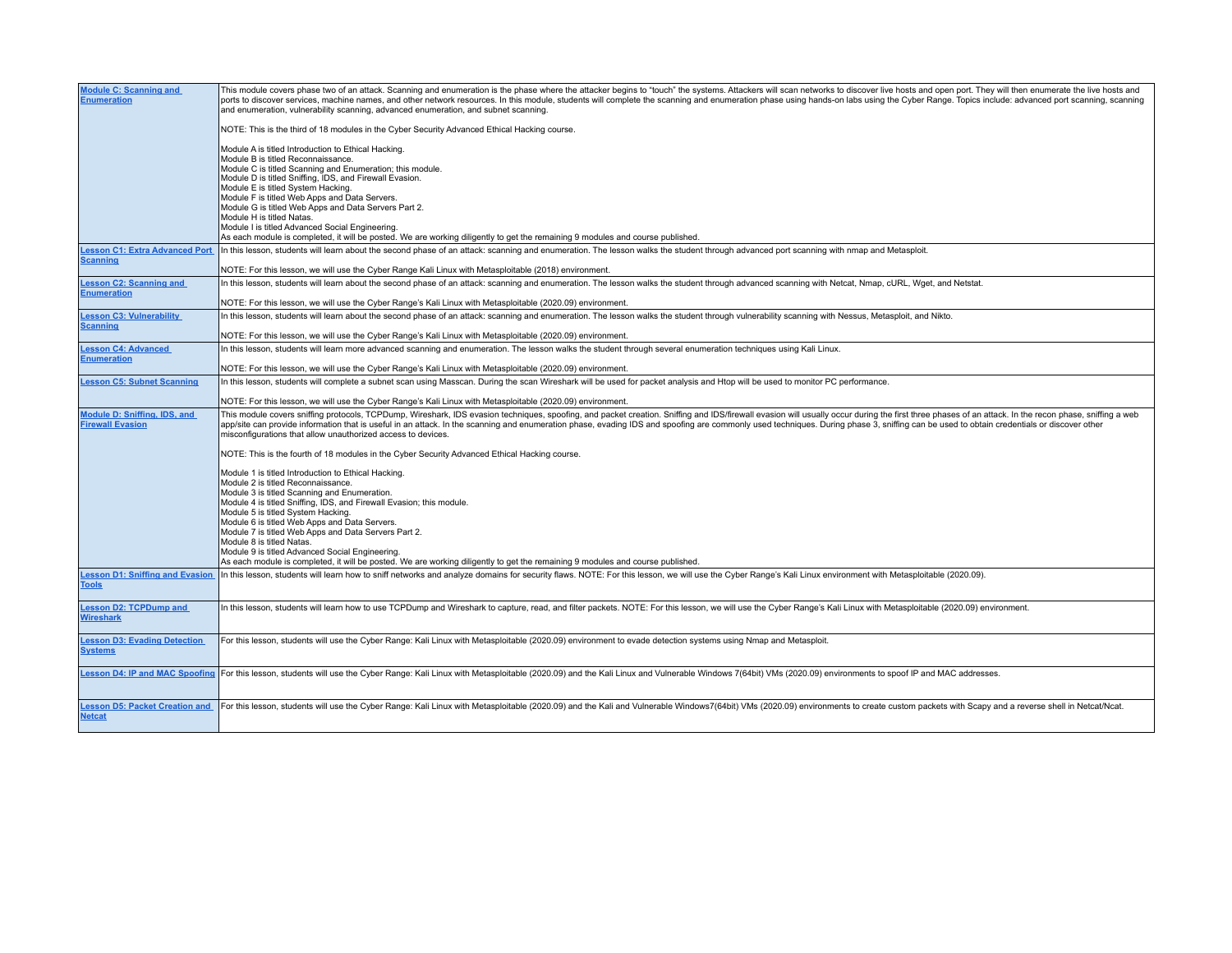| <b>Module E: System Hacking</b>                      | This module covers the creation of internal network attacks, cracking authentications, hiding backdoors in applications, performing denial of services attacks, and customizing the bash terminal. Students will learn how to<br>the first two phases to gain access to a system. The fourth phase of an attack will be covered as well. Students will learn how to maintain persistent access once a system is compromised (post exploitation). In lesson four<br>challenged to complete tasks where knowledge of previously learned material will be necessary; gaps will be left intentionally in the instructions. In the final lesson, students will modify the bash terminal for the custom<br>NOTE: This is the fifth of 18 modules in the Cyber Security Advanced Ethical Hacking course.<br>Module A is titled Introduction to Ethical Hacking.<br>Module B is titled Reconnaissance.<br>Module C is titled Scanning and Enumeration.<br>Module D is titled Sniffing, IDS, and Firewall Evasion.<br>Module E is titled System Hacking; this module.<br>Module F is titled Web Apps and Data Servers.<br>Module G is titled Web Apps and Data Servers Part 2.<br>Module H is titled Natas.<br>Module I is titled Advanced Social Engineering.<br>As each module is completed, it will be posted. We are working diligently to get the remaining 9 modules and course published. |
|------------------------------------------------------|-----------------------------------------------------------------------------------------------------------------------------------------------------------------------------------------------------------------------------------------------------------------------------------------------------------------------------------------------------------------------------------------------------------------------------------------------------------------------------------------------------------------------------------------------------------------------------------------------------------------------------------------------------------------------------------------------------------------------------------------------------------------------------------------------------------------------------------------------------------------------------------------------------------------------------------------------------------------------------------------------------------------------------------------------------------------------------------------------------------------------------------------------------------------------------------------------------------------------------------------------------------------------------------------------------------------------------------------------------------------------------------------|
| <b>Lesson E1: Creating Attacks with</b>              | For this lesson, students will use the Cyber Range: Kali Linux and Vulnerable Windows 7(64bit) VMs (2020.09) environment to create and deploy exploits. They will simulate a web application file upload attack by creating a                                                                                                                                                                                                                                                                                                                                                                                                                                                                                                                                                                                                                                                                                                                                                                                                                                                                                                                                                                                                                                                                                                                                                           |
| <b>Metasploit</b>                                    | upload the exploit. Once the Window VM has a meterpreter session, students will escalate privileges using Metasploit's local exploits. They will then sniff traffic, dump hashes, and place a keylogger.                                                                                                                                                                                                                                                                                                                                                                                                                                                                                                                                                                                                                                                                                                                                                                                                                                                                                                                                                                                                                                                                                                                                                                                |
| <b>Lesson E2: Cracking</b>                           | For this lesson, students will use the Cyber Range: Kali Linux and Vulnerable Windows 7(64bit) VMs (2020.09) environment to crack authentications using Hydra, Hashcat, John the Ripper and online tools. Students will be imm                                                                                                                                                                                                                                                                                                                                                                                                                                                                                                                                                                                                                                                                                                                                                                                                                                                                                                                                                                                                                                                                                                                                                          |
| <b>Authentications</b>                               | addictive cryptographic cracking arena that is essential to becoming an ethical hacker.                                                                                                                                                                                                                                                                                                                                                                                                                                                                                                                                                                                                                                                                                                                                                                                                                                                                                                                                                                                                                                                                                                                                                                                                                                                                                                 |
| <b>Lesson E3: Wrapping Backdoors</b>                 | For this lesson, students will use the Cyber Range: Kali Linux and Vulnerable Windows 7(64bit) VMs (2020.09) environments to create a backdoor and wrap it in another application. In addition, students will learn the techni                                                                                                                                                                                                                                                                                                                                                                                                                                                                                                                                                                                                                                                                                                                                                                                                                                                                                                                                                                                                                                                                                                                                                          |
| <b>into Applications</b>                             | engineers to get payloads deployed onto a victim's computer.                                                                                                                                                                                                                                                                                                                                                                                                                                                                                                                                                                                                                                                                                                                                                                                                                                                                                                                                                                                                                                                                                                                                                                                                                                                                                                                            |
| <b>Lesson E4: Denial of Service</b>                  | In this lesson, students will learn about DoS attacks, their creation and their mitigation. Additionally, students will use the Cyber Range: Kali Linux and Vulnerable Windows 7(64bit) VMs (2020.09) environment to create a                                                                                                                                                                                                                                                                                                                                                                                                                                                                                                                                                                                                                                                                                                                                                                                                                                                                                                                                                                                                                                                                                                                                                           |
| <b>Attacks</b>                                       | denial-of-service (DoS) attack against the remote desktop protocol.                                                                                                                                                                                                                                                                                                                                                                                                                                                                                                                                                                                                                                                                                                                                                                                                                                                                                                                                                                                                                                                                                                                                                                                                                                                                                                                     |
| <b>Lesson E5: Customizing Tools</b>                  | This lesson focuses on the customization of the Bash terminal where many hacking tools will be accessed. By learning how to set up and modify specific Bash files, students will be able to customize their command line<br>tools, which increases the efficiency needed in order to complete tasks in a timely manner. Additionally, students will use the Cyber Range: Cyber Basics (2020.12) to customize the Bash terminal and set up the system to<br>quickly modify and create aliases in a hands-on exercise.                                                                                                                                                                                                                                                                                                                                                                                                                                                                                                                                                                                                                                                                                                                                                                                                                                                                    |
| <b>Module F: Web Apps and Data</b><br><b>Servers</b> | This module covers the basics of web application security testing. Students will learn how to install and configure several web application tools, and how to install a web application into a Docker container. In the last l<br>will learn about the basics of cross site scripting and its impact on organizations that are vulnerable. The goal of this module is to have students understand how to manually examine and modify HTTP requests and responses<br>vulnerabilities.<br>NOTE: This is the sixth of 18 modules in the Cyber Security Advanced Ethical Hacking course.<br>Module A is titled Introduction to Ethical Hacking.<br>Module B is titled Reconnaissance.<br>Module C is titled Scanning and Enumeration.<br>Module D is titled Sniffing, IDS, and Firewall Evasion.<br>Module E is titled System Hacking.<br>Module F is titled Web Apps and Data Servers; this module.<br>Module G is titled Web Apps and Data Servers Part 2.<br>Module H is titled Natas.<br>Module I is titled Advanced Social Engineering.<br>As each module is completed, it will be posted. We are working diligently to get the remaining 9 modules and course published.                                                                                                                                                                                                              |
| <b>Lesson F1: Web App Recon</b><br><b>Tools</b>      | In this lesson, students will learn about the tools available to complete web application reconnaissance. Additionally, students will use the Cyber Range: Cyber Basics (2020.12) environment to install several tools that wi                                                                                                                                                                                                                                                                                                                                                                                                                                                                                                                                                                                                                                                                                                                                                                                                                                                                                                                                                                                                                                                                                                                                                          |
| <b>Lesson F2: Web App Recon</b>                      | For this lesson, students will use the Cyber Range: Cyber Basics (2020.12) environment to discover subdomains, directories, and files. Students will also install a vulnerable web application in Docker.                                                                                                                                                                                                                                                                                                                                                                                                                                                                                                                                                                                                                                                                                                                                                                                                                                                                                                                                                                                                                                                                                                                                                                               |
| <b>Lesson F3: Web App Manual</b>                     | For this lesson, students will understand how web requests and responses in a web application play a role in its security. They will learn how to define a target scope, refine a site map, manipulate requests, and analyze r                                                                                                                                                                                                                                                                                                                                                                                                                                                                                                                                                                                                                                                                                                                                                                                                                                                                                                                                                                                                                                                                                                                                                          |
| <b>Recon with Burp</b>                               | Range: Cyber Basics (2020.12) environment in a hands-on exercise, they will learn how to complete manual web application reconnaissance using Burp Suite.                                                                                                                                                                                                                                                                                                                                                                                                                                                                                                                                                                                                                                                                                                                                                                                                                                                                                                                                                                                                                                                                                                                                                                                                                               |
| <b>Lesson F4: Manual Web App</b>                     | In this lesson, students will learn how to manually test a web application for vulnerabilities using Burp Suite, spider a website and analyze the data for sensitive data exposure, and examine the OWASP Top 10 to better und                                                                                                                                                                                                                                                                                                                                                                                                                                                                                                                                                                                                                                                                                                                                                                                                                                                                                                                                                                                                                                                                                                                                                          |
| <b>Vulnerability Testing</b>                         | impactful vulnerabilities.                                                                                                                                                                                                                                                                                                                                                                                                                                                                                                                                                                                                                                                                                                                                                                                                                                                                                                                                                                                                                                                                                                                                                                                                                                                                                                                                                              |
| <b>Lesson F5: Cross Site Scripting</b>               | In this lesson, students will understand how to test a web application for cross site scripting (XSS). They will learn how to execute XSS attacks at different levels of security on two separate web applications. The focus                                                                                                                                                                                                                                                                                                                                                                                                                                                                                                                                                                                                                                                                                                                                                                                                                                                                                                                                                                                                                                                                                                                                                           |
| <b>Basics</b>                                        | reflected and DOM (Document Object Model)-based XSS.                                                                                                                                                                                                                                                                                                                                                                                                                                                                                                                                                                                                                                                                                                                                                                                                                                                                                                                                                                                                                                                                                                                                                                                                                                                                                                                                    |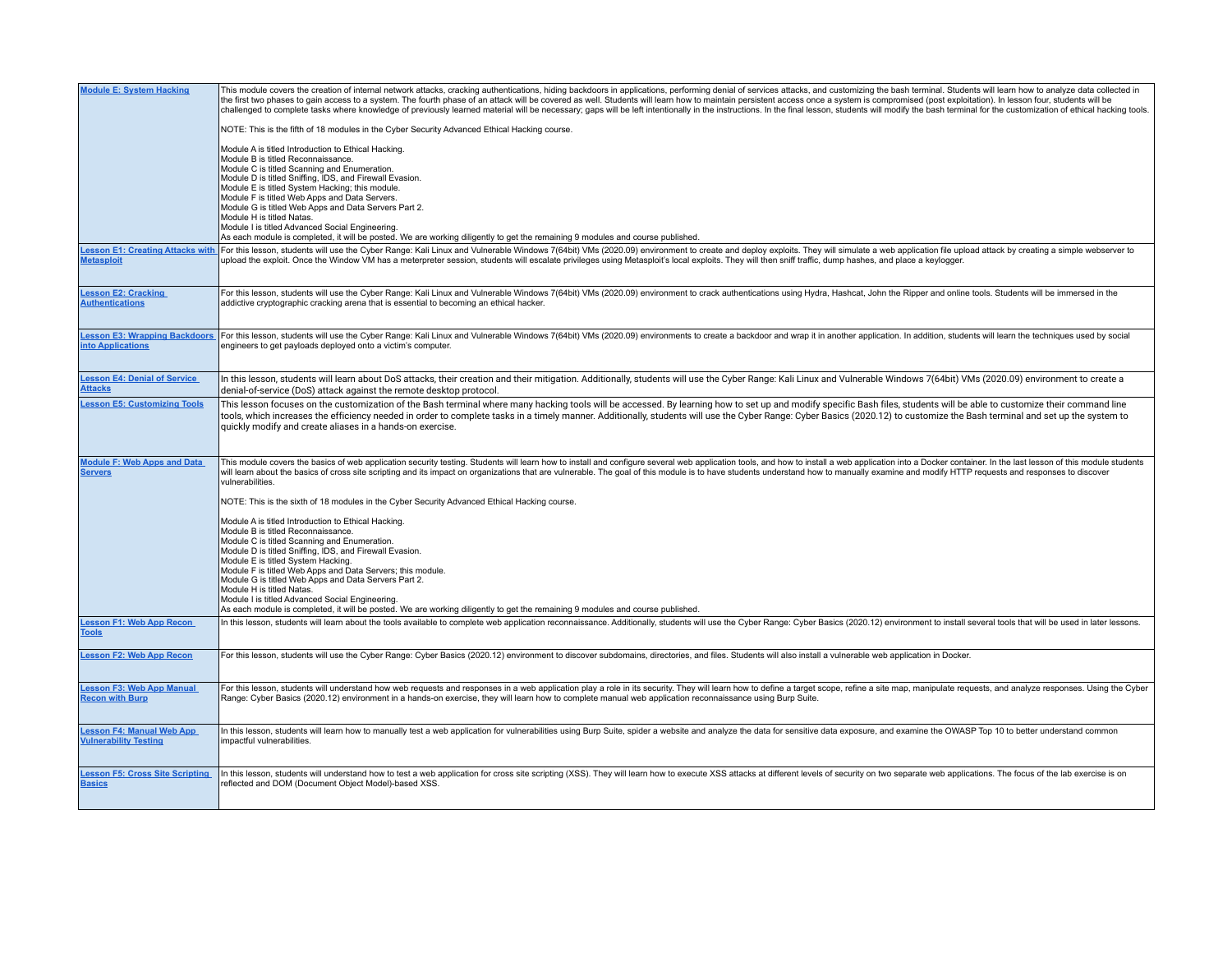| <b>Module G: Web Apps and Data</b><br><b>Servers Part 2</b>                   | This module covers several web application security vulnerabilities in depth. Students will learn several techniques: how to exploit a system vulnerable to SQL injection, how to exploit a stored cross-site scripting vulner<br>application to discover its vulnerabilities, and how to gain a shell from a file upload vulnerability. In addition, they will learn about post-exploitation techniques once a successful shell on a web application has been a                                                                                                                  |
|-------------------------------------------------------------------------------|-----------------------------------------------------------------------------------------------------------------------------------------------------------------------------------------------------------------------------------------------------------------------------------------------------------------------------------------------------------------------------------------------------------------------------------------------------------------------------------------------------------------------------------------------------------------------------------|
|                                                                               | NOTE: This is the seventh of 18 modules in the Cyber Security Advanced Ethical Hacking course.                                                                                                                                                                                                                                                                                                                                                                                                                                                                                    |
|                                                                               | Module A is titled Introduction to Ethical Hacking.<br>Module B is titled Reconnaissance.<br>Module C is titled Scanning and Enumeration.<br>Module D is titled Sniffing, IDS, and Firewall Evasion.<br>Module E is titled System Hacking.<br>Module F is titled Web Apps and Data Servers.<br>Module G is titled Web Apps and Data Servers Part 2; this module.<br>Module H is titled Natas.<br>Module I is titled Advanced Social Engineering.<br>As each module is completed, it will be posted. We are working diligently to get the remaining 9 modules and course published |
| <b>Lesson G1: SQL Injection</b>                                               | In this lesson, students will understand how to test a web application for SQL injection. They will learn how to execute error-based and UNION-based SQL injection using Burp Suite, SQLmap, and manual methods on the OWASP J<br>application.                                                                                                                                                                                                                                                                                                                                    |
|                                                                               |                                                                                                                                                                                                                                                                                                                                                                                                                                                                                                                                                                                   |
| <b>Lesson G2: Broken</b><br><b>Authentication and In Depth</b><br><b>SQLi</b> | In this lesson, students will use the Cyber Range: Cyber Basics (2018) environment to leam how to manually execute SQL injections to retrieve personally identifiable information, discover account credentials, and modify sh<br>lecture, students will learn about the global cyber war and its impact, and examine cybersecurity careers.                                                                                                                                                                                                                                      |
| <b>Lesson G3: Stored Cross Site</b><br><u>Scripting</u>                       | In this lesson, students will learn the basics of stored XSS and how to analyze code to determine if a site is vulnerable to stored XSS. Students will then exploit Stored XSS from an attacker's perspective using the Browse                                                                                                                                                                                                                                                                                                                                                    |
| <b>Lesson G4: Web App And</b><br><b>Vulnerability Scanning</b>                | In this lesson, students will learn about the Web Application Vulnerability stack and its layers to better understand a web applications attack surface. The focus then turns to the web app architecture and its importance w<br>exercise, students will use the Cyber Range: Cyber Basics (2018) environment to learn how to complete vulnerability scanning using Nikto, SkipFish, and Zed Attack Proxy (ZAP). In addition, students will examine the benefit<br>ons and WhatWeb when determining what is running on a web application/site.                                   |
| <b>Lesson G5: Web App Shells</b>                                              | In this lesson students create and spawn a web application shell in DVWA using a file upload vulnerability. They further explored the DVWA shell and attempted to better understand how the system works. They learn how to sp<br>inside a DVWA shell and navigate the application file system. Using the spawned terminal shell they will learn to view running processes. Finally, students will learn several ways to enumerate and further explore a MySql d<br>established                                                                                                   |
| <b>Module H: Natas</b>                                                        | This module covers several web application security vulnerabilities in depth with a focus on using Python and the Sublime Text editor to exploit vulnerabilities. Using the OverTheWire website "Natas." students will complet<br>progressive capture the flag (CTF) game. Some knowledge of Python will be beneficial; however, it is not required to complete the labs.                                                                                                                                                                                                         |
|                                                                               | NOTE: This is the eighth of 18 modules in the Cyber Security Advanced Ethical Hacking course                                                                                                                                                                                                                                                                                                                                                                                                                                                                                      |
|                                                                               | Module A is titled Introduction to Ethical Hacking<br>Module B is titled Reconnaissance.<br>Module C is titled Scanning and Enumeration.<br>Module D is titled Sniffing, IDS, and Firewall Evasion.<br>Module E is titled System Hacking.<br>Module F is titled Web Apps and Data Servers.<br>Module G is titled Web Apps and Data Servers Part 2.<br>Module H is titled Natas; this module.<br>Module I is titled Advanced Social Engineering.<br>As each module is completed, it will be posted. We are working diligently to get the remaining 9 modules and course published. |
| <b>Lesson H1: Natas Level 0-6</b>                                             | In this lesson, students will understand how to test for web-based vulnerabilities using Python, Sublime Text and Natas. Natas is an educational open source CTF challenge hosted on overthewire.org. Students will be introdu<br>using the requests and re Python modules. Using scripting basics, students will parse information from the web and analyze the information. The lab exercise drives home and is key in the student's mastering of the learning                                                                                                                  |
| <b>Lesson H2: Natas Level 6-10</b>                                            | In this lesson, students will learn new skills by setting up the Sublime Text editor with Python and using it to test web applications. Using the Brigante VM environment, students will be presented with progressive challen<br>website (Natas) in which they will use previously learned skills to find the CTF flags. This lesson covers natas levels 6-10. Students will learn to exploit a local file inclusion vulnerability, a directory traversal vulne<br>and a command injection vulnerability.                                                                        |
| Lesson H3: Natas Level 10-13                                                  | In this lesson, students will learn new skills by setting up the Sublime Text editor with Python and using it to test web applications. Using the Brigante VM environment students will be presented with progressive challeng<br>website (Natas) in which they will use previously learned skills to find the CTF flags. This lesson covers levels 10-13. Students will learn to exploit a command injection vulnerability, bypassed character filters, decoded<br>exploited a PHP file upload vulnerability.                                                                    |
| <b>Lesson H4: Natas Level 13-16</b>                                           | In this lesson, students will learn new skills by setting up the Sublime Text editor with Python and using it to test web applications. Using the Brigante VM environment, students will be presented with progressive challen<br>website (Natas) in which they will use previously learned skills to find the Capture the Flag (CTF) flags. This lesson covers levels 13-16. Students will learn to exploit a file upload service, an SQL injection vulnerabili<br>vulnerability.                                                                                                |
| Lesson H5: Natas Level 16-19                                                  | In this lesson, students will learn new skills by setting up the Sublime Text editor with Python and using it to test web applications. Using the Brigante VM environment students will be presented with progressive challeng<br>website (Natas) in which they will use previously learned skills to find the CTF flags. This lesson covers levels 16-19. Students will learn to exploit a command injection vulnerability, a timed SQL injection vulnerability<br>brute force technique.                                                                                        |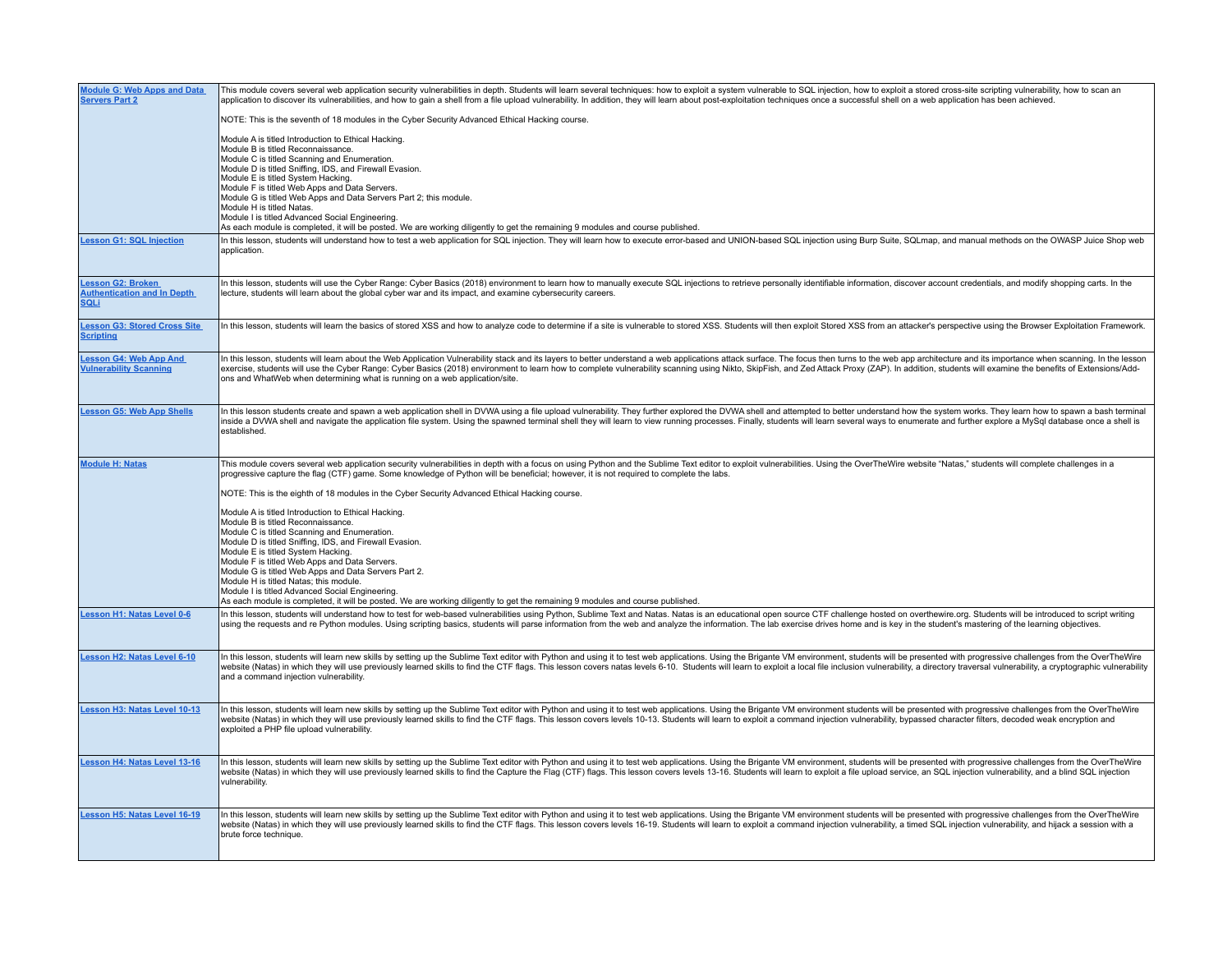| <b>Module I: Advanced Social</b><br><b>Engineering</b>      | This module covers Advanced Social Engineering. Students will learn about and examine the attack cycle of social engineering, social engineering history, and its most notorious professionals. In the lab exercises, they wil<br>engineering tasks that lead to the exploitation of systems through spoofing, credential harvesting, and phishing. |
|-------------------------------------------------------------|-----------------------------------------------------------------------------------------------------------------------------------------------------------------------------------------------------------------------------------------------------------------------------------------------------------------------------------------------------|
|                                                             | NOTE: This is the ninth of 18 modules in the Cyber Security Advanced Ethical Hacking course.                                                                                                                                                                                                                                                        |
|                                                             | Module 1 is titled Introduction to Ethical Hacking.<br>Module 2 is titled Reconnaissance.<br>Module 3 is titled Scanning and Enumeration.<br>Module 4 is titled Sniffing, IDS, and Firewall Evasion.<br>Module 5 is titled System Hacking.                                                                                                          |
|                                                             | Module 6 is titled Web Apps and Data Servers.<br>Module 7 is titled Web Apps and Data Servers Part 2.<br>Module 8 is titled Natas.<br>Module 9 is titled Advanced Social Engineering; this module.<br>As each module is completed, it will be posted. We are working diligently to get the remaining 9 modules and course published.                |
| <b>Lesson I1: Pretexting And</b><br><b>Spoofing</b>         | In this lesson, students will learn about pretexting and spoofing attacks. In the lesson exercise, students learn how to spoof a phone number and use pretexting to convince individuals to provide personal information.                                                                                                                           |
| <b>Lesson I2: Email Spoofing</b>                            | In this lesson, students will learn about SMTP vulnerabilities and email spoofing techniques.                                                                                                                                                                                                                                                       |
| <b>Lesson I3: Harvesting</b><br><b>Credentials</b>          | In this lesson, students will learn about credential harvesting techniques. Students will then perform three techniques: website cloning, LLMNR, and MimiKatz in the lab exercise.                                                                                                                                                                  |
| esson I4: Creating Social<br><b>Engineering Exploits</b>    | In this lesson, students will learn about social engineering (SE) tactics, the SE attack cycle, and examine engagements in Social Engineering. In the lesson exercise, students will create a PowerShell script that can be us<br>attack.                                                                                                           |
| <b>Lesson I5: Spear Phishing</b>                            | In this lesson, students will learn about social engineering psychology, manipulation tactics, and how to create a spear phishing exploit using the social engineering toolkit.                                                                                                                                                                     |
|                                                             | <b>COURSE: Introduction to the Command Line Interface</b>                                                                                                                                                                                                                                                                                           |
|                                                             |                                                                                                                                                                                                                                                                                                                                                     |
| <b>Introduction to the Command</b><br><b>Line Interface</b> | This is a ten-module course with the goal to provide students with an introduction to the Linux operating system command line interface (CLI). Each module includes several hands-on lab exercises that allows students to pra<br>the CLI and use Linux commands. These can all be completed in the Cyber Range virtual environment.                |
|                                                             | Modules:                                                                                                                                                                                                                                                                                                                                            |
|                                                             | Module A: Basics of using the Command Line Interface<br>Module B: Working with Files and Directories<br>Module C: Working with Users and Groups<br>Module D: Working with Linux Commands                                                                                                                                                            |
|                                                             | Module E: Working with Processes and Services<br>Module F: Editing Files<br>Module G: Processing Text Files                                                                                                                                                                                                                                         |
|                                                             | Module H: Networking<br>Module I: Installing software<br>Module J: Secure Shell (SSH)                                                                                                                                                                                                                                                               |
| <b>Module A: Basics of Using the</b>                        | The purpose of this module is to introduce students to the basics of using the Command Line Interface (CLI) in Linux to perform tasks.                                                                                                                                                                                                              |
| <b>Command Line Interface</b>                               | NOTE: This is the first of 10 modules in the Introduction to the Command Line Interface course.                                                                                                                                                                                                                                                     |
|                                                             | Module A is titled Basics of using the Command Line Interface; this module.<br>Module B is titled Working with Files and Directories.<br>Module C is titled Working with Users and Groups.                                                                                                                                                          |
|                                                             | Module D is titled Working with Linux Commands.<br>Module E is titled Working with Processes and Services.                                                                                                                                                                                                                                          |
|                                                             | Module F is titled Editing Files.<br>Module G is titled Processing Text Files.<br>Module H is titled Networking.<br>Module I is titled Installing Software.                                                                                                                                                                                         |
| <b>Lesson A1: Bash Basics</b>                               | Module J is titled Secure Shell (SSH).<br>In this lesson, the student will learn the basics of using the Linux Command Line Interface (CLI), also known as the terminal.                                                                                                                                                                            |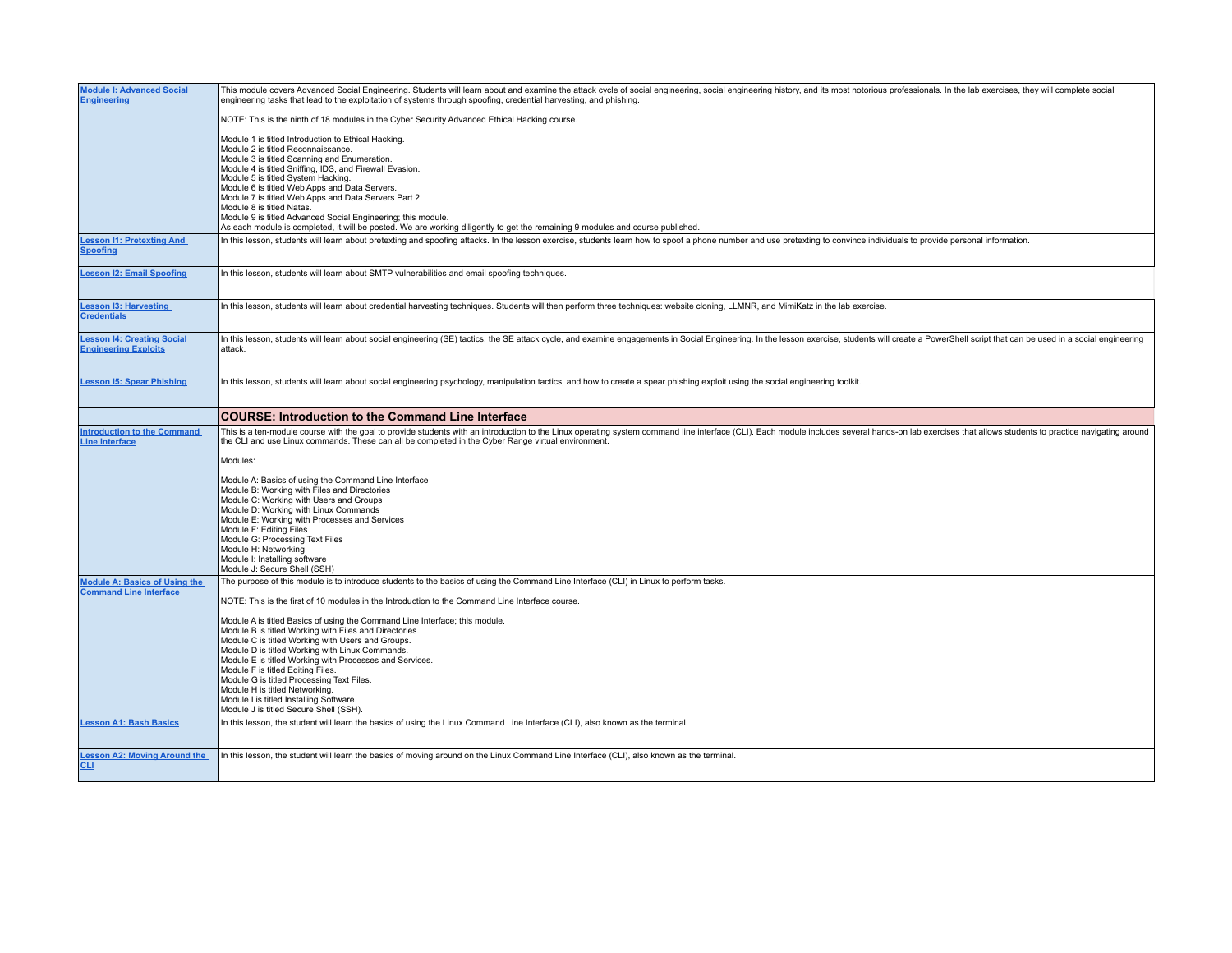| <b>Module B: Working with Files</b>                           | The purpose of this module is to introduce students to the basics of working with files and directories in the Linux file system.                                                                                                                                                                                                                                                                                                                                                                                 |
|---------------------------------------------------------------|-------------------------------------------------------------------------------------------------------------------------------------------------------------------------------------------------------------------------------------------------------------------------------------------------------------------------------------------------------------------------------------------------------------------------------------------------------------------------------------------------------------------|
| and Directories                                               | NOTE: This is the second of 10 modules in the Introduction to the Command Line Interface course.                                                                                                                                                                                                                                                                                                                                                                                                                  |
|                                                               | Module A is titled Basics of using the Command Line Interface.<br>Module B is titled Working with Files and Directories; this module.<br>Module C is titled Working with Users and Groups.<br>Module D is titled Working with Linux Commands.<br>Module E is titled Working with Processes and Services.<br>Module F is titled Editing Files.<br>Module G is titled Processing Text Files.<br>Module H is titled Networking.<br>Module I is titled Installing Software.<br>Module J is titled Secure Shell (SSH). |
| <b>Lesson B1: The Linux File</b>                              | In this lesson, the student will learn the basics of the Linux File System.                                                                                                                                                                                                                                                                                                                                                                                                                                       |
| <b>System</b>                                                 |                                                                                                                                                                                                                                                                                                                                                                                                                                                                                                                   |
| <b>Lesson B2: File System</b><br><b>Shortcuts</b>             | In this lesson, the student will learn the basics of the Linux File System Shortcuts.                                                                                                                                                                                                                                                                                                                                                                                                                             |
| <b>Lesson B3: Listing Files</b>                               | In this lesson, the student will learn the basics of the listing files in the Linux File System.                                                                                                                                                                                                                                                                                                                                                                                                                  |
| Lesson B4: Making Files and<br>Directories                    | In this lesson, the student will learn the basics of Making Files and Directories in the Linux File System.                                                                                                                                                                                                                                                                                                                                                                                                       |
| <b>Lesson B5: Removing Files and</b><br><b>Directories</b>    | In this lesson, the student will learn how to remove files and directories in the Linux file system.                                                                                                                                                                                                                                                                                                                                                                                                              |
| <b>Lesson B6: File and Directory</b><br><b>Permissions</b>    | In this lesson, the student will learn how to set file and directory permissions in the Linux file system.                                                                                                                                                                                                                                                                                                                                                                                                        |
| <b>Lesson B7: Copying and Moving</b><br>Files and Directories | In this lesson, the student will learn how to copy and move files and directories in the Linux file system.                                                                                                                                                                                                                                                                                                                                                                                                       |
| <b>Lesson B8: Finding Files and</b><br><b>Directories</b>     | In this lesson, the student will learn how to find files and directories in the Linux file system.                                                                                                                                                                                                                                                                                                                                                                                                                |
| <b>Lesson B9: Zipping and</b><br><b>Unzipping Files</b>       | In this lesson, the student will learn how to zip and unzip files in the Linux file system.                                                                                                                                                                                                                                                                                                                                                                                                                       |
| <b>Lesson B10: File Links</b>                                 | In this lesson, the student will learn how file links are used in the Linux file system.                                                                                                                                                                                                                                                                                                                                                                                                                          |
| <b>Lesson B11: File Information</b>                           | In this lesson, the student will learn how to find file information in the Linux file system.                                                                                                                                                                                                                                                                                                                                                                                                                     |
| <b>Module C: Working with Users</b>                           | The purpose of this module is to introduce students to the basics of working with users and groups in the Linux file system.                                                                                                                                                                                                                                                                                                                                                                                      |
| and Groups                                                    | NOTE: This is the third of 10 modules in the Introduction to the Command Line Interface course.                                                                                                                                                                                                                                                                                                                                                                                                                   |
|                                                               | Module A is titled Basics of using the Command Line Interface.<br>Module B is titled Working with Files and Directories.<br>Module C is titled Working with Users and Groups; this module.<br>Module D is titled Working with Linux Commands.<br>Module E is titled Working with Processes and Services.<br>Module F is titled Editing Files.<br>Module G is titled Processing Text Files.<br>Module H is titled Networking.<br>Module I is titled Installing Software.<br>Module J is titled Secure Shell (SSH). |
| <b>Lesson C1: Types of Users</b>                              | In this lesson, the student will learn the different types of users on a Linux system.                                                                                                                                                                                                                                                                                                                                                                                                                            |
| <b>Lesson C2: Working with User</b><br><b>Accounts</b>        | In this lesson, the student will learn how to work with user accounts on a Linux system.                                                                                                                                                                                                                                                                                                                                                                                                                          |
| <b>Lesson C3: Working with Groups</b>                         | In this lesson, the student will learn how to work with groups on a Linux system.                                                                                                                                                                                                                                                                                                                                                                                                                                 |
| <b>Lesson C4 Modifying Users</b>                              | In this lesson, students will learn how to modify users on a Linux system.                                                                                                                                                                                                                                                                                                                                                                                                                                        |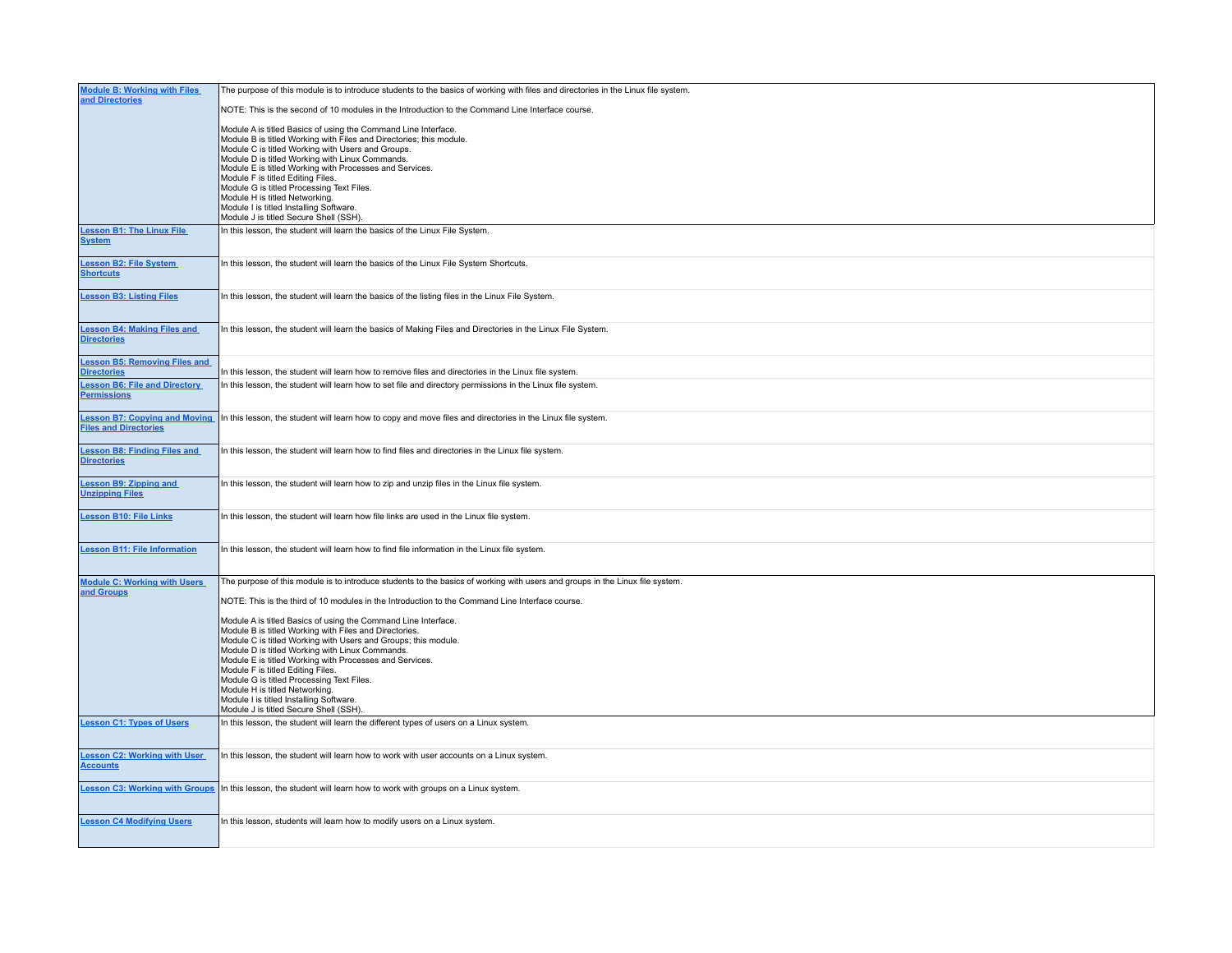| <b>Module D: Working with Linux</b><br><b>Commands</b>         | The purpose of this module is to introduce students to the basics of working with Linux commands.                                                                                                                                                                                                                                                                                                                                                                                                                                                                                                                                                                                                                             |
|----------------------------------------------------------------|-------------------------------------------------------------------------------------------------------------------------------------------------------------------------------------------------------------------------------------------------------------------------------------------------------------------------------------------------------------------------------------------------------------------------------------------------------------------------------------------------------------------------------------------------------------------------------------------------------------------------------------------------------------------------------------------------------------------------------|
|                                                                | NOTE: This is the fourth of 10 modules in the Introduction to the Command Line Interface course.                                                                                                                                                                                                                                                                                                                                                                                                                                                                                                                                                                                                                              |
|                                                                | Module A is titled Basics of using the Command Line Interface.<br>Module B is titled Working with Files and Directories.<br>Module C is titled Working with Users and Groups.<br>Module D is titled Working with Linux Commands; this module.<br>Module E is titled Working with Processes and Services.<br>Module F is titled Editing Files.<br>Module G is titled Processing Text Files.<br>Module H is titled Networking.<br>Module I is titled Installing Software.<br>Module J is titled Secure Shell (SSH).                                                                                                                                                                                                             |
| <b>Lesson D1: Identifying</b><br><b>Commands</b>               | This lesson will demonstrate how to identify commands on a Linux system.                                                                                                                                                                                                                                                                                                                                                                                                                                                                                                                                                                                                                                                      |
| <b>Lesson D2: Getting Help</b>                                 | In this lesson, the student will learn how to get help with commands on a Linux system.                                                                                                                                                                                                                                                                                                                                                                                                                                                                                                                                                                                                                                       |
| <b>Lesson D3: Command Aliases</b>                              | In this lesson, the student will learn how to use command aliases on a Linux system.                                                                                                                                                                                                                                                                                                                                                                                                                                                                                                                                                                                                                                          |
| <b>Lesson D4: Command</b><br>Redirection                       | In this lesson, the student will learn how to use command redirection on a Linux system.                                                                                                                                                                                                                                                                                                                                                                                                                                                                                                                                                                                                                                      |
| <b>Lesson D5: Command Quotes</b>                               | In this lesson, the student will learn how to use quotes with commands on a Linux system.                                                                                                                                                                                                                                                                                                                                                                                                                                                                                                                                                                                                                                     |
|                                                                | Lesson D6: Command Expansion In this lesson, the student will learn how to use command expansion on a Linux system.                                                                                                                                                                                                                                                                                                                                                                                                                                                                                                                                                                                                           |
| <b>Lesson D7: Controlling</b><br><b>Commands</b>               | In this lesson, the student will learn how to use control commands on a Linux system.                                                                                                                                                                                                                                                                                                                                                                                                                                                                                                                                                                                                                                         |
| <b>Module E: Working with</b><br><b>Processes and Services</b> | The purpose of this module is to introduce students to the basics of working with processes and services on a Linux system.<br>NOTE: This is the fifth module of the ten-module Introduction to the Command Line Interface course.                                                                                                                                                                                                                                                                                                                                                                                                                                                                                            |
|                                                                | Module A is titled Basics of using the Command Line Interface.<br>Module B is titled Working with Files and Directories.<br>Module C is titled Working with Users and Groups.<br>Module D is titled Working with Linux Commands.<br>Module E is titled Working with Processes and Services; this module.<br>Module F is titled Editing Files.<br>Module G is titled Processing Text Files.<br>Module H is titled Networking.<br>Module I is titled Installing Software.<br>Module J is titled Secure Shell (SSH).                                                                                                                                                                                                             |
| <b>Lesson E1: Working with</b><br><b>Processes</b>             | In this lesson, the student will learn how to work with processes on a Linux system.                                                                                                                                                                                                                                                                                                                                                                                                                                                                                                                                                                                                                                          |
| <b>Lesson E2: Working with</b><br><b>Services</b>              | In this lesson, the student will learn how to work with services on a Linux system.                                                                                                                                                                                                                                                                                                                                                                                                                                                                                                                                                                                                                                           |
| <b>Module F: Editing Files</b>                                 | The purpose of this module is to introduce students to the basics of editing files on a Linux system.<br>NOTE: This is the sixth of 10 modules in the Introduction to the Command Line Interface course.<br>Module A is titled Basics of using the Command Line Interface.<br>Module B is titled Working with Files and Directories.<br>Module C is titled Working with Users and Groups.<br>Module D is titled Working with Linux Commands.<br>Module E is titled Working with Processes and Services.<br>Module F is titled Editing Files; this module.<br>Module G is titled Processing Text Files.<br>Module H is titled Networking.<br>Module I is titled Installing Software.<br>Module J is titled Secure Shell (SSH). |
| <b>Lesson F1: Using Nano</b>                                   | In this lesson, the student will learn how to use the Nano text editor on a Linux system.                                                                                                                                                                                                                                                                                                                                                                                                                                                                                                                                                                                                                                     |
| <b>Lesson F2: Using Vi Part 1</b>                              | In this lesson, the student will learn how to use the Vi text editor on a Linux system.                                                                                                                                                                                                                                                                                                                                                                                                                                                                                                                                                                                                                                       |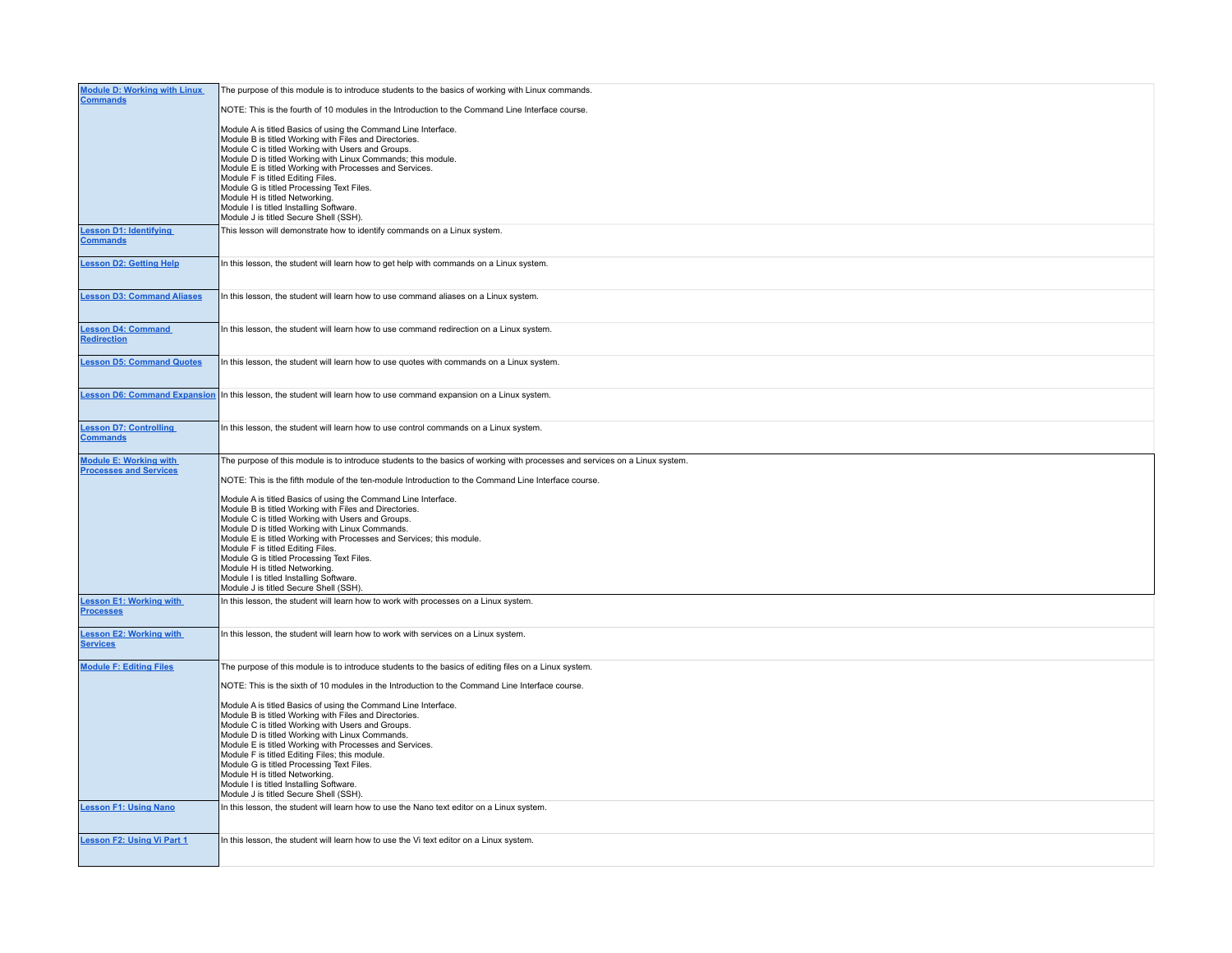| <b>Lesson F3: Using Vi Part 2</b>                        | In this lesson, the student will learn how to use the Vi text editor on a Linux system.                                                                                                                                                                                                                                                                                                                                                                                                                                                                                                                                                                                                                                             |
|----------------------------------------------------------|-------------------------------------------------------------------------------------------------------------------------------------------------------------------------------------------------------------------------------------------------------------------------------------------------------------------------------------------------------------------------------------------------------------------------------------------------------------------------------------------------------------------------------------------------------------------------------------------------------------------------------------------------------------------------------------------------------------------------------------|
| <b>Lesson F4: Using Vi Part 3</b>                        | In this lesson, the student will learn how to use the Vi text editor on a Linux system.                                                                                                                                                                                                                                                                                                                                                                                                                                                                                                                                                                                                                                             |
| <b>Module G: Processing Text Files</b>                   | The purpose of this module is to introduce students to the basics of viewing and parsing text files on a Linux system.<br>NOTE: This is the seventh of 10 modules in the Introduction to the Command Line Interface course.                                                                                                                                                                                                                                                                                                                                                                                                                                                                                                         |
|                                                          | Module A is titled Basics of using the Command Line Interface.<br>Module B is titled Working with Files and Directories.<br>Module C is titled Working with Users and Groups.<br>Module D is titled Working with Linux Commands.<br>Module E is titled Working with Processes and Services.<br>Module F is titled Editing Files.<br>Module G is titled Processing Text Files; this module.<br>Module H is titled Networking.<br>Module I is titled Installing Software.<br>Module J is titled Secure Shell (SSH).                                                                                                                                                                                                                   |
| <b>Lesson G1: Viewing Text Files</b>                     | In this lesson, the student will learn how to use Linux commands to view a file from the CLI.                                                                                                                                                                                                                                                                                                                                                                                                                                                                                                                                                                                                                                       |
| <b>Lesson G2: Parsing Text Files</b>                     | In this lesson, the student will learn how to use Linux commands to view a file from the CLI.                                                                                                                                                                                                                                                                                                                                                                                                                                                                                                                                                                                                                                       |
| <b>Module H: Networking</b>                              | The purpose of this module is to introduce students to the basics of networking on a Linux system.<br>NOTE: This is the eighth of 10 modules in the Introduction to the Command Line Interface course.<br>Module A is titled Basics of using the Command Line Interface.<br>Module B is titled Working with Files and Directories.<br>Module C is titled Working with Users and Groups.<br>Module D is titled Working with Linux Commands.<br>Module E is titled Working with Processes and Services.<br>Module F is titled Editing Files.<br>Module G is titled Processing Text Files.<br>Module H is titled Networking; this module.<br>Module I is titled Installing Software.<br>Module J is titled Secure Shell (SSH).         |
| <b>Lesson H1: Networking</b><br><b>Interfaces</b>        | This lesson will demonstrate how to use Linux commands to view the network interface information.                                                                                                                                                                                                                                                                                                                                                                                                                                                                                                                                                                                                                                   |
| <b>Lesson H2: Testing Network</b><br><b>Connectivity</b> | In this lesson, the student will learn how to use Linux commands to test network connectivity from the CLI.                                                                                                                                                                                                                                                                                                                                                                                                                                                                                                                                                                                                                         |
| <b>Lesson H3: Name Resolution</b>                        | In this lesson, the student will learn how to use Linux commands to perform name resolution from the CLI.                                                                                                                                                                                                                                                                                                                                                                                                                                                                                                                                                                                                                           |
| <b>Module I: Installing Software</b>                     | The purpose of this module is to introduce students to the basics of installing software on a Linux system.<br>NOTE: This is the ninth of 10 modules in the Introduction to the Command Line Interface course.<br>Module A is titled Basics of using the Command Line Interface.<br>Module B is titled Working with Files and Directories.<br>Module C is titled Working with Users and Groups.<br>Module D is titled Working with Linux Commands.<br>Module E is titled Working with Processes and Services.<br>Module F is titled Editing Files.<br>Module G is titled Processing Text Files.<br>Module H is titled Networking.<br>Module I is titled Installing Software; this module.<br>Module J is titled Secure Shell (SSH). |
| <b>Lesson I1: Advanced Packaging</b><br><b>Tool</b>      | In this lesson, the student will learn how to use Linux commands to install, remove, and upgrade software packages.                                                                                                                                                                                                                                                                                                                                                                                                                                                                                                                                                                                                                 |
| <b>Lesson 12: Debian Package</b><br><b>Manager</b>       | In this lesson, the student will learn how to use the dpkg command to install and remove software packages.                                                                                                                                                                                                                                                                                                                                                                                                                                                                                                                                                                                                                         |